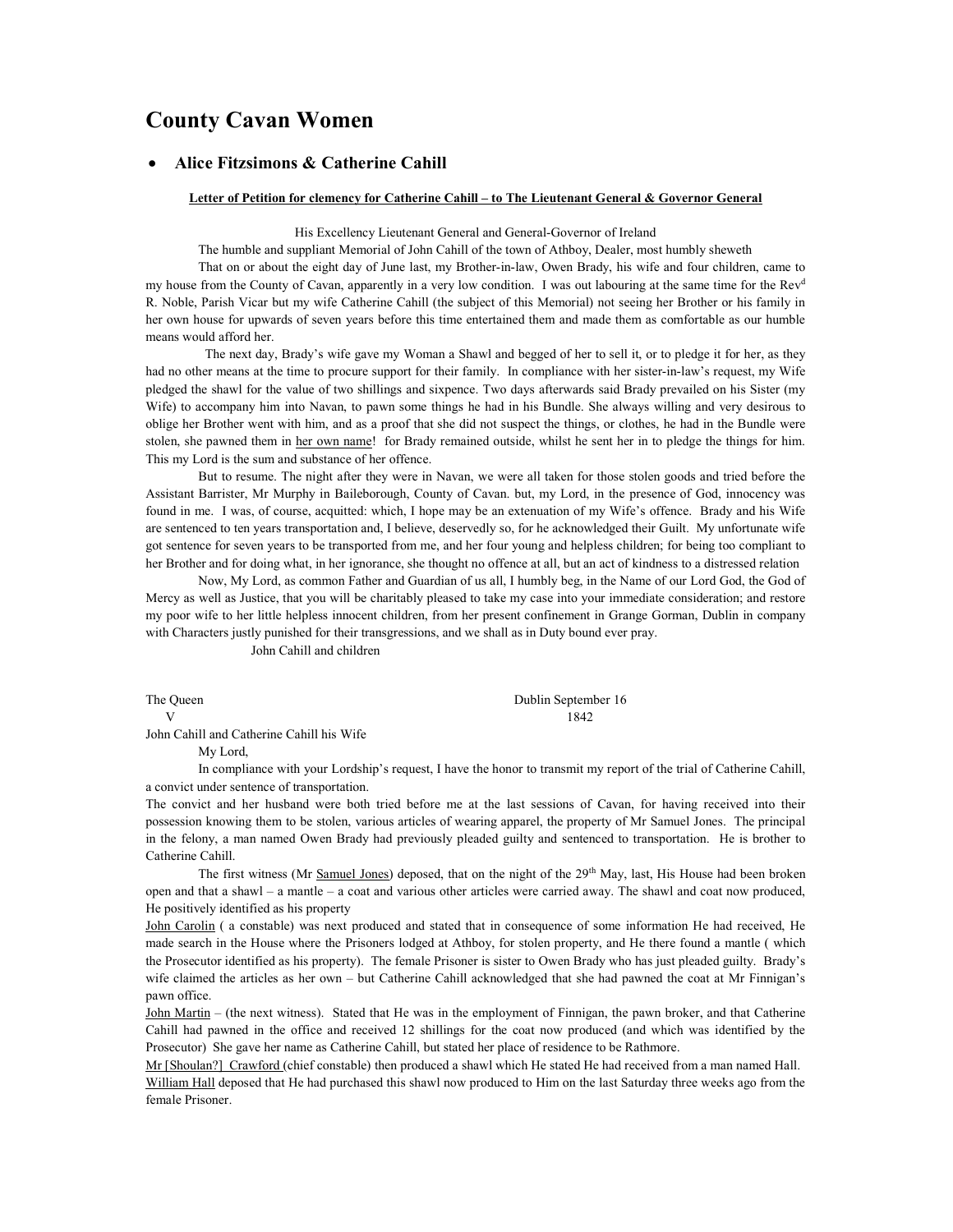Upon the evidence the jury without hesitation found the female Prisoner guilty and acquitted her husband. It appeared to me to be a satisfactory verdict.

I have the honor to remain, my Lord, Your Lordships humble servant

 P.M. Murphy, Assistant Barrister for Cavan 33 Baggot St

\*\*\*\*\*

Dublin September 6 1842

 I have the honor to acknowledge the receipt of a Memorial from John Cahill respecting his Wife Catherine Cahill and have to state in reply – That the convict was found guilty of having into her possession a quantity of wearing apparel which had been stolen by her Brother in a House into which He and some other thieves had broken at night. Both He and She and all her family - most infamous characters – Her Brother pleaded guilty and She, having been convicted upon very clear evidence and sentenced them both to transportation.

Her husband (the Memorialist) was represented to me at the trial to be a very decent man – but his Wife a most abandoned character – and I concurred with the magistrates at sessions in thinking that He was much better without Her  $\&$ that public justice required She should undergo the punishment off transportation – and I know of no mitigating circumstances in the case.

 I have the Honor to Remain my Lord P.M. Murphy Assistant Barrister for Cavan 33 Baggot St The Right Hon Lord Elliot

My Lord,

### Newspaper Accounts of Trials - Alice Fitzsimons Brady & Owen Brady, Catherine Cahill

#### The Northern Standard 3 August 1839

COUNTY MONAGHAN ASSIZES

Monday last Grand Jury sworn in ......

James Halfpenny was indicted for sheep stealing, pig stealing, and cow stealing.

The case excited much interest, as it would end in dissolving a knot of robbers who infested the country for years past, and who were only discovered by the perfidy of one of the accomplices.

 John Kenny examined by Mr Gilmore, Q.C. – Witness lives in Drumboory, in the county Monaghan; he lost two bullocks off his lands, on the  $8<sup>th</sup>$  November 12 months; they were taken out of a field within 50 perches of his dwellinghouse; they were worth 17 guineas.

 Owen Brady examined by Mr Nelson – Witness recollects two bullocks of Mr Kenny's having been stolen in Nov 1837; before they were taken he had a conversation with the prisoner about them, in the house of one Ruxton, in Shercock; James Farley was with them; prisoner was insisting on witness and Farley going with him to Kenny's to steal the cattle; he also wanted Daniel McKay to allow his son to go with them, but he refused; this conversation took place on the Wednesday before the bullocks were stolen; had subsequent meeting with prisoner at Farley's house in company with several others; witness's wife was then present; they agreed to go for the cattle; they went from Farley's house to Halfpenny's and then to Kenny's land; Farley, Halfpenny, and witness's wife went into the field; witness remained in the road; they drove out the bullocks and drove them off; one went to Peter Carolan's house; Carolan killed it and had it ready for the market next day; the bullock was sold to Carolan for two pounds, and Carolan gave the sum of money to witness to give to prisoner; the head and other offal was brought to Farley's house and used there; the other bullock was sold to Neilson, another butcher.

Prisoner – I have no counsel, my Lord, nor the means of feeing one, and I am totally innocent of the robbery.

Witness (by the Court) – Did not give the information for a year after the transaction; told the keeper of Carrickmacross Bridewell, Mr Barry C.C., and Mr Evatt, J.P.

By a Juror – Never had a quarrel with the prisoner; the two bullocks were sold for £4.

 Alice Brady examined – Is wife to last witness; recollects the time that the bullocks were stolen from Mr Kenny; saw prisoner in Pat. Farley's house the day before the robbery; he wanted her and her husband to go and assist him in taking the bullocks; had a previous conversation with him about it in Shercock, where he wanted the McKays to help him; witness and her husband, Pat Farley, and the prisoner, went for them on the following Wednesday night to Mr Kenny's land, whence they drove them to Shercock where they were butchered; one went to Peter Carolan, and the other to James Neilson, both of whom were butchers; witness went to Neilson with one of them; prisoner did not go with her; met prisoner next day in the town of Carrick, and Owen Brady gave him some money; heard the conversation between Brady and prisoner; they were rejoicing that as there was a couple of fairs that day they would be safe, as they would be searched first; Owen Brady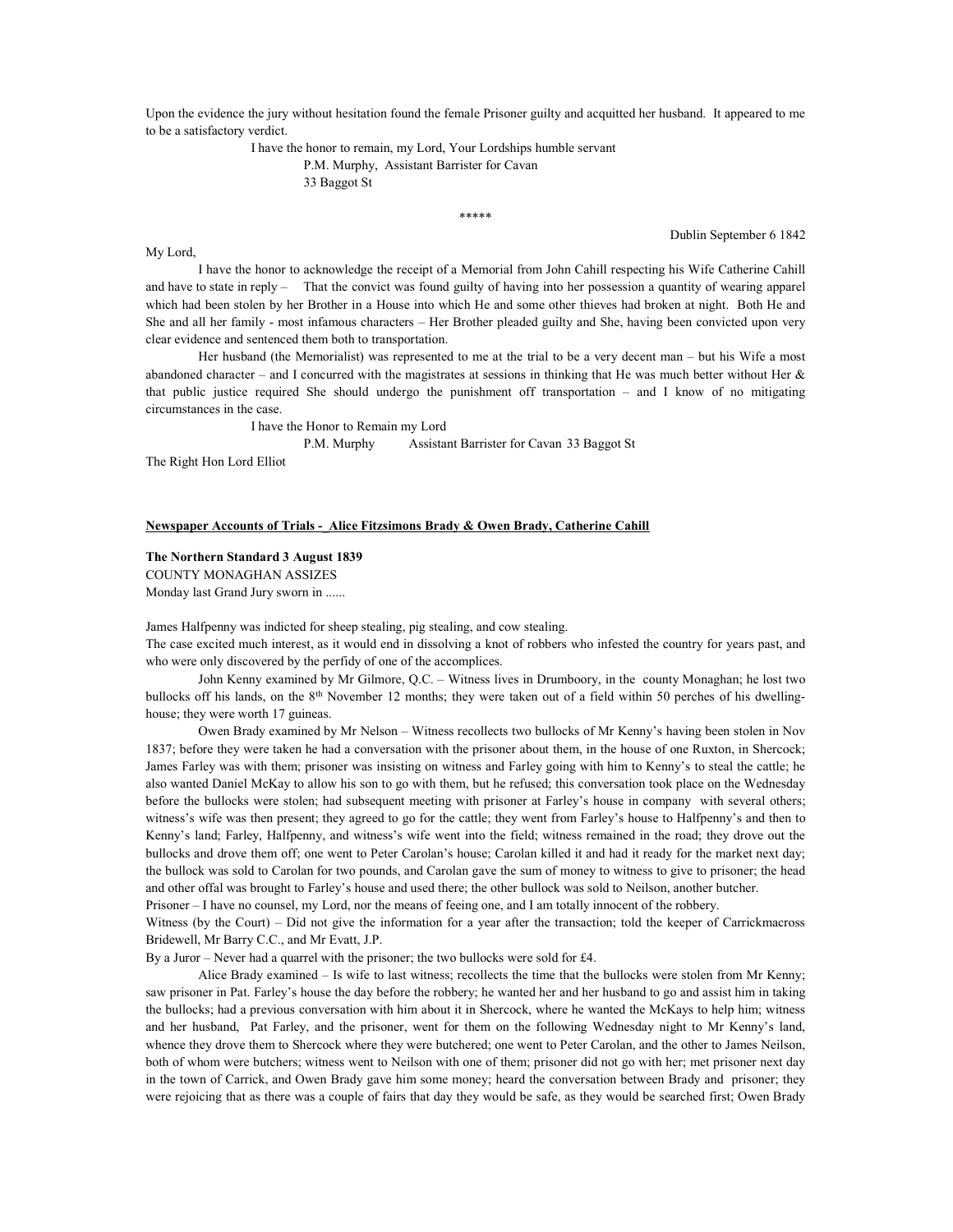did not go into the field for them, but witness did; witness got her share of the money; it was divided into four parts and she got one and her husband another, Farley the third, and the prisoner the fourth, witness and husband got £2 between them.

 Mary Ann Brady examined by Mr Gilmor – Witness is sister to Owen Brady; recollects the time that the cattle were stolen from Mr Kenny's; witness then lived as a servant with Pat. Farley; saw Halfpenny in the house; heard them talking of what they were going to do; Halfpenny said he had a thing in view which would serve them if they would assist him; he then spoke of the bullocks; the next morning before daybreak, they set off and returned, after daylight, with the cattle; witness had gone to bed but was obliged to get up and let them out and close the door after them; Halfpenny, Farley, Owen Brady and Ally Brady, were the persons who went; when they returned, Farley had a beef-head, a heart, and tongue with him; witness was desired to get some of it ready for breakfast, which she did; prisoner said it would be a pleasant joke if Mr Kenny would buy some of the flesh of his own bullocks in the fair that day.

 John McKay deposed to the fact of prisoner being in Ruxton's house on the day previous to the robbery in company with the informer and Farley.

 Daniel McKay deposed that the prisoner asked him to send his son to assist him in the robbery, and that he refused, because he would not allow him to be guilty of it

 A Rev. Gentleman, whose name we did not hear, on being called on by prisoner as to character, said he knew him some ten years since, but not lately, before that period he was a respectable comfortable farmer, in fact, one of the most so in his parish; having lost his farm for some reason, which he (witness) did not know as he had been a long time out of the country, he was now a common labourer.

 Mr James Mason was called on as to character, but refused to give a good one. Verdict – Guilty; transported for 15 years.

\*\*\*\*

#### Monaghan Thursday

Peter Carolan was indicted for receiving a bullock, the property of John Kenny, knowing the same to be stolen.

 The prosecutors in this case were Owen Brady, and his wife, Alicia Brady, the informers who had prosecuted Jas. Halfpenny, the previous day, for the stealing of the same animal, but as testimony of the witnesses was uncorroborated – their characters of the worst description, and, their evidence contradictory the jury returned a verdict of Not Guilty, and the prisoner was discharged.

### The Northern Standard 21 March 1840

James Gavey, John Peter, and Daniel McKea, were next placed at the bar, charges with having stolen sheep, the property of Joseph Nelson.

 Joseph Nelson deposed that he lives at Corvalley, in the county Monaghan; on the 15th January had seven sheep on his farm; on the morning of the 16<sup>th</sup> missed four of them; those he missed were ewes; knows where prisoner Danl. McKea lives; resides about 1 mile from witness's house; saw the sheep the night before they were stolen; saw the afterwards in Carrickmacross barrack-yard; the police had them in custody; one of them was dead at this time; got all the sheep; saw none of the prisoners there.

Cross-examined.  $-$  Lost the sheep on the 16<sup>th</sup> January; saw them the evening before; one of the sheep belonged to a man of the name of Smith; Gavey lives about a mile from witness.

 Sub-constable Mitchell, examined. – Was stationed in Carrickmacross in January; went in search of the stolen sheep, on the morning of the  $16<sup>th</sup>$ ; went to McKea's house, near Shercock; there were six or seven men with him; witness knocked at McKea's door, but got no answer; the house is a small one; witness then forced open the door; prisoners were up; they did not appear as if they were after getting up; found the sheep there; one of them was dead; does not know whether old McKea is a butcher or not; the sheep were identified in the barrack-yard by Nelson; the dead sheep was covered with straw, on which old McKea was sitting; witness left Carrickmacross about 11 or 12 at night; received his orders from the head constable; when witness first received orders to be in readiness he did not know what duty he was to go on; met a man on the road to McKea's house; was told, and thought it was a man of the name of Brady; knows Brady, but it being dark at the time the witness could not positively identify him.

 Thomas Armstrong deposed, that he is keeper of Carrickmacross Bridewell; witness went with the police to McKea's house; it was about 4 or 5 o'clock when they reached it; one of the police forced open the door; the prisoners were all up at the time; witness saw the four sheep in the house; one of them was dead, and concealed under some straw, on which Daniel McKea was sitting;- met Brady on the road, about half-a-mile from McKea's house; can't say it was Brady who brought the policemen there; witness had the care of Brady for some time.

COUNSEL. – It appears that Brady "Does good by stealth, and blushes to find fame".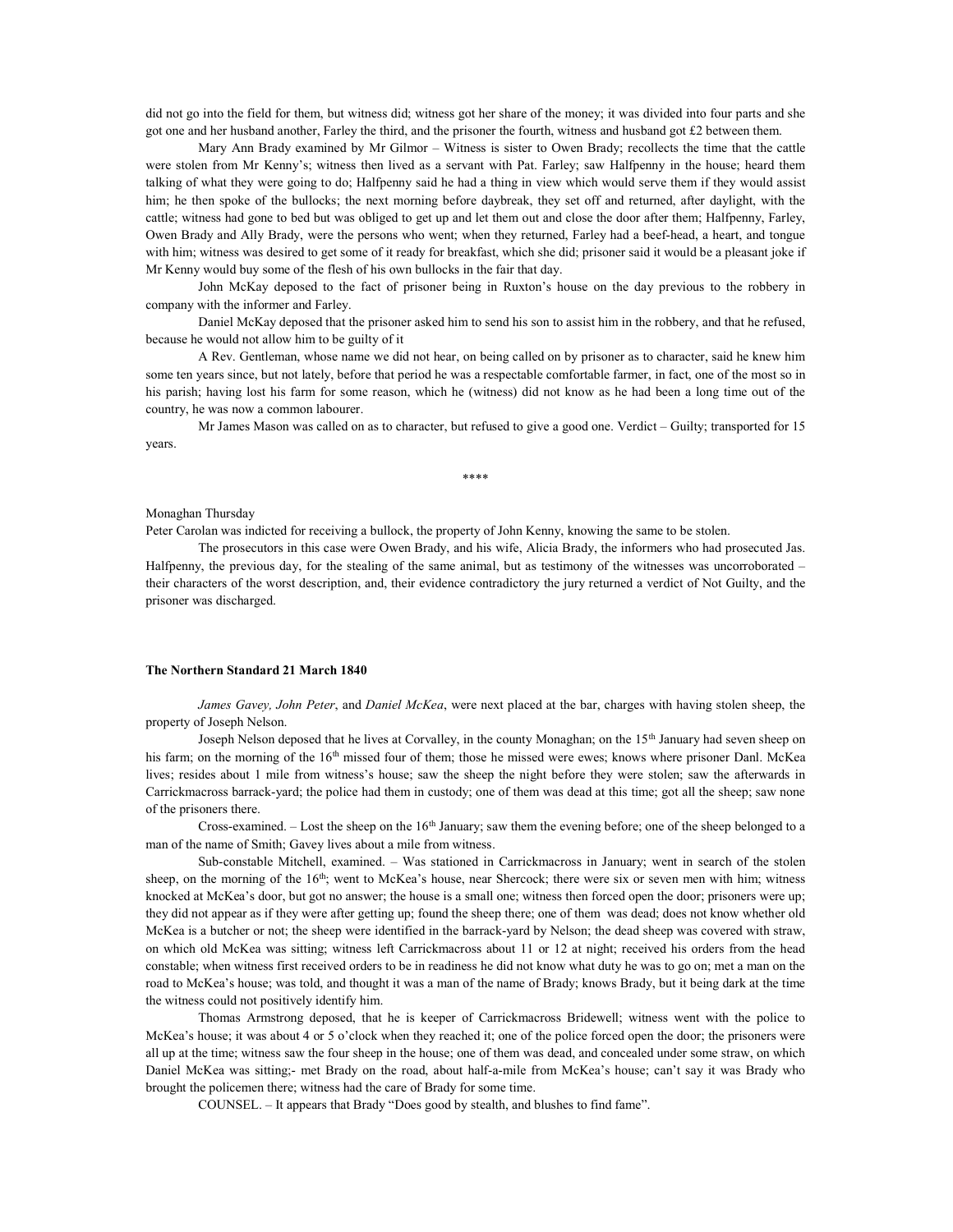Owen Brady, examined. – Knows the prisoners the bar; recollects the night Nelson's sheep were stolen; had a conversation with the prisoners Gavey and John McKea; Gavey said he was going to steal the sheep.

 Cross-examined. - Was out the night Nelson's sheep were stolen; was not at McKea's house; witness had no sheep with him the night he met the police; informed Capt. Berry that Garvey was to go to steal the sheep that night – witness was himself once in the dock, but was innocent of the crime laid to his charge; lives about a mile and a half from Nelson's house; cannot say what time it was when he met the police; was not at McKea's house that night.

 Mr Peter McEneney, examined as to the character of the prisoners, - Witness knows the prisoners, and has always looked upon them as honest, proper, and industrious persons. – Guilty.

#### Drogheda Conservative Journal Saturday 16 July 1842

#### BAILIEBOROUGH JUNE QUARTER SESSIONS

These Sessions commenced at Bailieboro' on Monday the  $27<sup>th</sup>$  June, and terminated on Thursday the  $31<sup>st</sup>$ . The Crown business was finished on Monday evening – P.M. Murphy Esqre. Q.C. assistant Barrister for the County Cavan, and Mr Wilcox, R.M. of Kingscourt presided.

The following are the convictions and sentences:-

Ode, alias Owney Brady and Alice Fitzsimons, (who it as stated by Mr George Gillogby, gaoler of Cavan, were man and wife); pleaded guilty to an indictment, charging them with a burglary and robbery, in the house of Mr Samuel Jones of Lisball near Bailieboro', on the night of the  $29<sup>th</sup>$  or early on the morning of the  $30<sup>th</sup>$  May last, and having stolen various articles of male and female wearing apparel. They were sentenced to be transported for ten years each

 After passing of the sentence, the female prisoner, Alice Fitzsimons, entreated that his worship would permit her to take her two youngest children with her, saying, "I'll allow him", meaning the male prisoner, Ode Brady, "to take the other two".

 The worthy and really humane Barrister, stated his regret that it was not in his power to accede to her request, but added, that if the application was made in another quarter, he had no doubt but that it would be complied with.

 Mr Gillogby then stated that he could give her liberty to take any child with her, provided it was under seven years of age.

 John Cahill and Catherine Cahill were then indicted for having stolen a silk crape shawl, and other articles of wearing apparel, at Lisball, aforesaid, on the  $30<sup>th</sup>$  of May last; the goods and chattels of said Mr Samuel Jones, they were also indicted for having same in their possession, knowing they had been stolen.

John Cahill was acquitted, and Catherine found guilty, and sentenced to be transported for 7 years.

 Sergeant John Carolan of the Navan Constabulary, is entitled to great praise, as it was owing to his vigilance and activity these robbers were detected and brought to condign punishment, and the property stolen, restored to Mr Jones the rightful owner. For having seen an account of the robbery in the Hue and Cry shortly after its occurrence, he went to the office of Mr Finnigan, Pawnbroker, Navan, and having ascertained that a great Frieze coat corresponding with the description of the one given in Hue and Cry, he, with much difficulty, traced it to the female prisoner, Catherine Cahill.

 [We must remark here, that it is a great hardship on Pawnbrokers that the law is so defective with regard to them. Mr Finnigan the Pawnbroker in Navan lost the money which he had lent on the coat, as the Assistant Barrister stated to John Martin, his Clerk, that he had no power to allow it to him.]

#### Inquest Catherine Cahill

TAHO SC195/1/17 Inquest 1413 Catherine Cahill

House of Correction for Females --- Cascades near Hobart Town in the County of Buckingham.

24<sup>th</sup> March in the ninth year of the Reign of the Sovereign

John Price

Oaths of Frederick Biggers, Samuel Duck, Samuel Ridler, John Sheene, Hugh Heap, John Sander and Joseph Glazier.

Catherine Cahill came to her death ... do upon the Oath say that the said Catherine Cahill died at the House of Correction aforesaid on the Twenty-third day of March aforesaid by the Visitation of God in a natural way.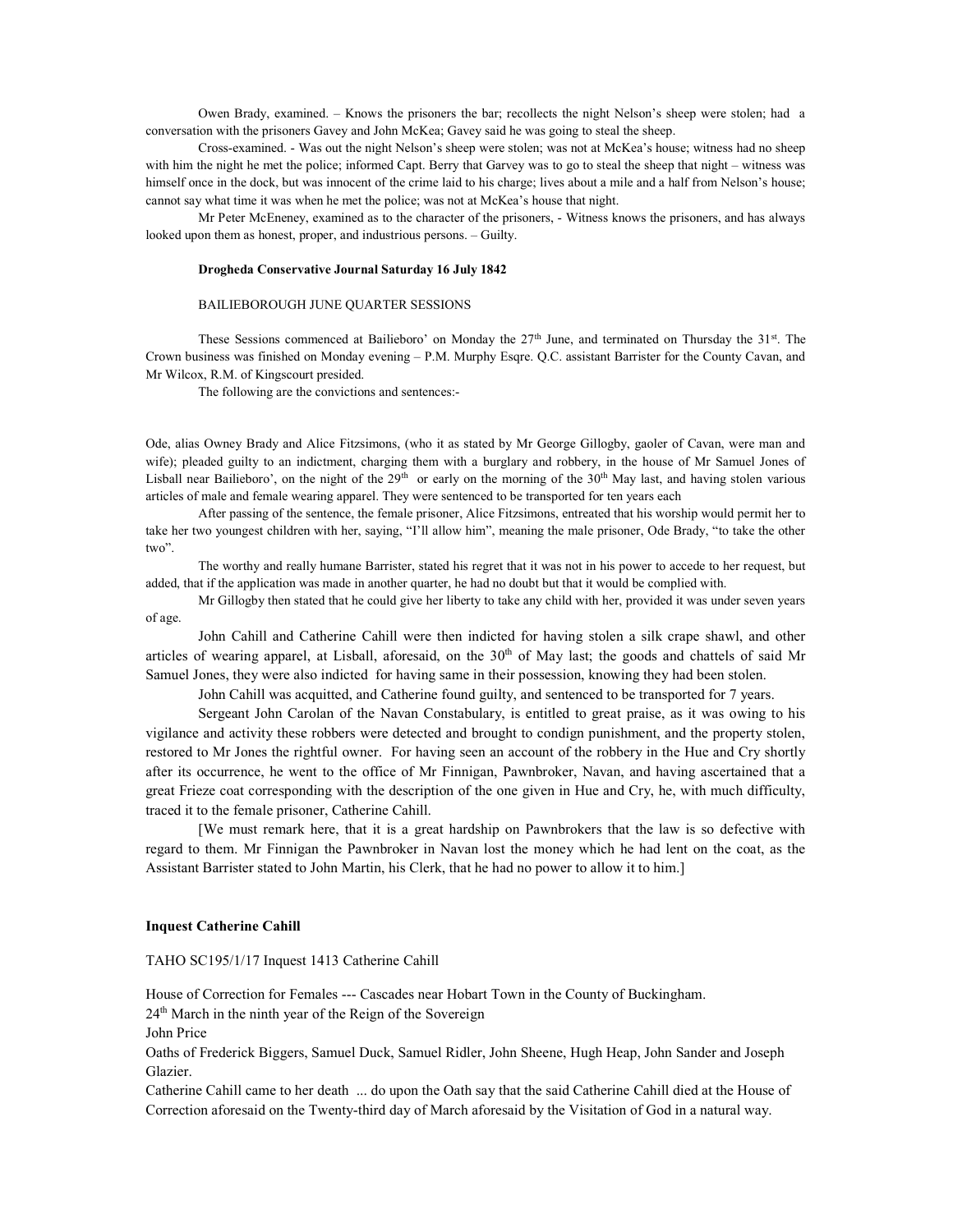### Signatures.

List of persons summoned

- v Mr Samuel Duck
- v Frederick Biggers
- v Samuel Ridler Xxxxxxxxxxx William Phillips
- v John Sheil
- v Hugh Heap William Newland George pace George Tennons James Belcher
- v John Sanders
- v Joseph Glazier

I hereby Certify that I have summoned the above named Persons to attend at the time and place within mentioned

24th day of March 1846

Signature

# Island of Van Diemen's Land

To Wit –

Information of the Witnesses taken this Twenty third day of March in the Year of our Lord one thousand eight hundred and forty six before me John Price Esquire one of Her Majesty's Coroners for the Island of Van Diemen's Land and its Dependencies at the House of Correction near Hobart Town in the Said Island upon view of the Body of Catherine Cahill then and there lying dead as follows. To wit –

The Information on Oath of Anne Stevens saith I am nurse in the Hospital at the female House of Correction Hobart Town. I knew the deceased Catherine Cahill she was a Prisoner of the Crown but not under sentence but was in this building awaiting her confinement being Pregnant. She has been here eight months she was admitted into the Hospital on Friday last. On Saturday she was taken in labour about ten at night I attended her up to the next morning at nine – she was had had no violent labour pains. Dr Casey came at nine o clock and saw her and examined her he gave her some brandy and wager and told me then that she was alright except the pains should be stronger the water had broken between twelve and one o'clock in the morning Dr Casey saw her again between twelve and one o'clock as I saw alteration for the worse and sent for the Doctor I induced that she was weak and could not bear her pain he again examined the deceased and ordered more brandy and water to be given immediately. Dr Casey stopped with her until she was sometime when he went and fetched Dr Bedford. She was then delivered with the instruments. She lived till the next morning at four o'clock am I was with her when she died the Doctor saw her again that night at nine o'clock every attention was paid to her I have been a nurse in England and am satisfied that the deceased was treated with every attention. Mrs Hutchinson was with her during most of the afternoon. She was forty three years of age. The child was dead born

her and the state of the state of the state of the state of the state of the state of the state of the state of the state of the state of the state of the state of the state of the state of the state of the state of the st Anne x Stevens Mark

Sworn before me this 24th day of March 1846

 John Price Coroner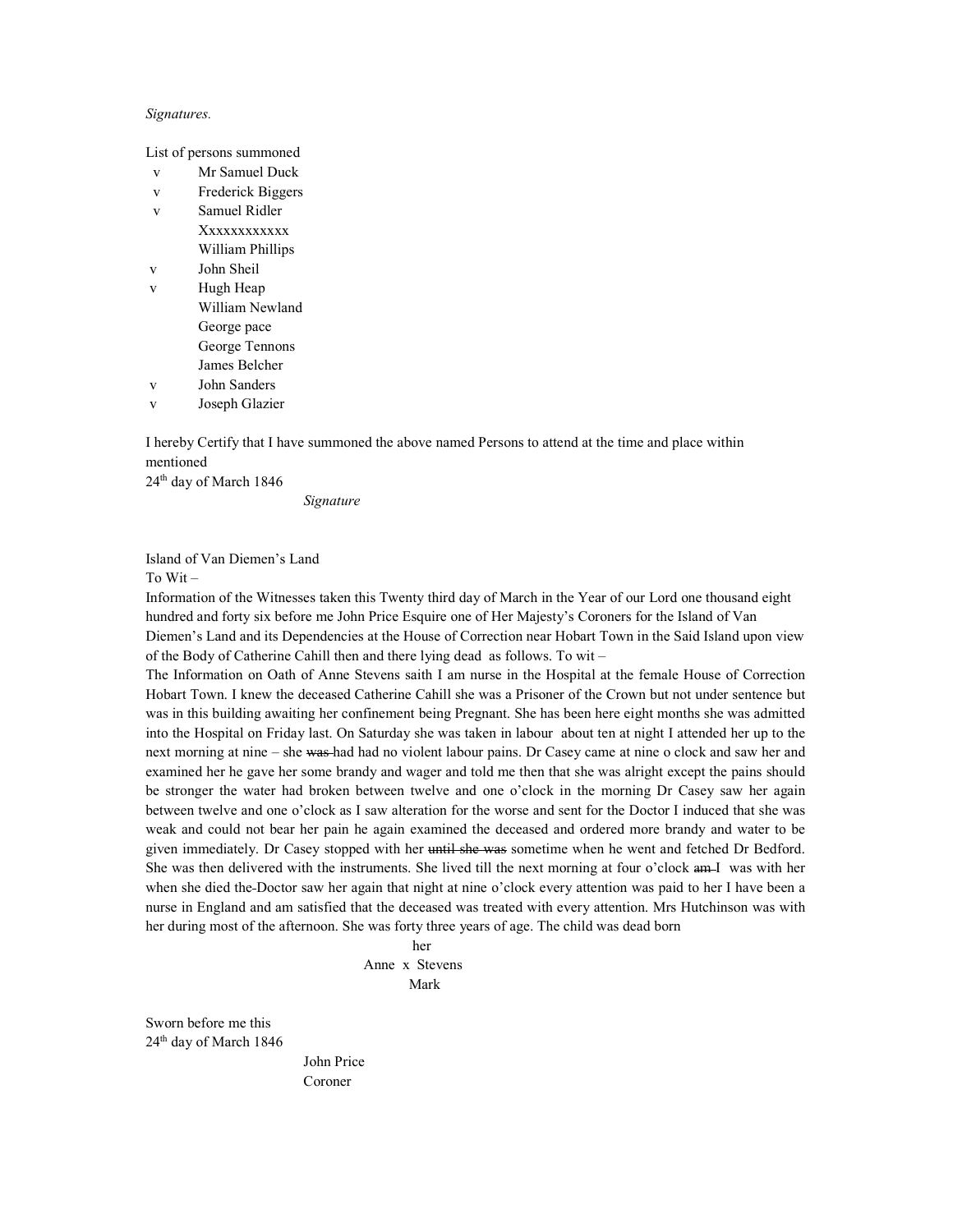The Information on Oath of Edward Bedford Esqre saith I am a legally qualified Medical Practitioner. I attended the deceased Catherine Cahill on Sunday last Dr Casey who requested me to attend expressed his fears that the uterus had been ruptured during labour. She was not delivered at the time of our arrival and was alarmingly ill she was delivered by instruments by Dr Casey and myself of a dead child. She was ordered the necessary remedies without however any hope of her ultimate recovery. I have made a post mortem examination with Dr Casey of the body and found that the Uterus was ruptured at the lower and anterior portion. This is the occasion of the death of the deceased this has risen from natural causes most probably from the large size of the child.

E. Bedford

Sworn before me this 24th day of March 1846

> John Price Coroner

# • Martha Reilly

Martha Reilly - Irish Transportation Records CRF 1843 R

Stamped Secretary's Office Dublin 13 Apr 43

Parsonage April 12 1843

Dear Sir,

 I must have expressed myself incorrectly if I have given His Excellency the Lord Lieutenant that I believe Martha Reilly to be innocent. I did not wish to go so far, but I signed the memorial recommending the case to the merciful consideration of his Excellency because I received some information which led me to doubt her guilt.

 A man called Pat Brady who lived as ploughman at Cullis previous to its being occupied by Dr Canon, was desirous of being hired by me.-

 In the course of conversation with my Steward He informed him that he had been induced to leave the Country by the McGinnells lest he should give evidence against them, and he gave my Steward to understand that the McGuinnells were guilty against whom the woman swore.

 As soon as I heard this I informed Dr Carson of it as the person most concerned but before my letter reached him the woman was found guilty.

If what Brady says is true, it throws a doubt on the womans guilt.

 $Yr$  obt serv<sup>t</sup> M G Beresford \*\*\*\*\*

Stamped Secretary's Office Dublin 13 Apr 43

Sir

In reference to the petition in behalf of Martha Reilly now in Cavan Gaol, I have to state that I do not consider her innocent of the charge of perjury.

 The entreaties of her mother, combined with the fact that this was the first offence she was charged with, prevailed on me to sign in favour of commutation of her punishment to imprisonment instead of transportation.-

 But on a more mature consideration I think that on public grounds the crime ought to be severely punished – It prevails to a fearful extent in this County, and if not checked by the fear of present punishment it may spread more widely.

> I am Sir Your obedient servant Thos Carson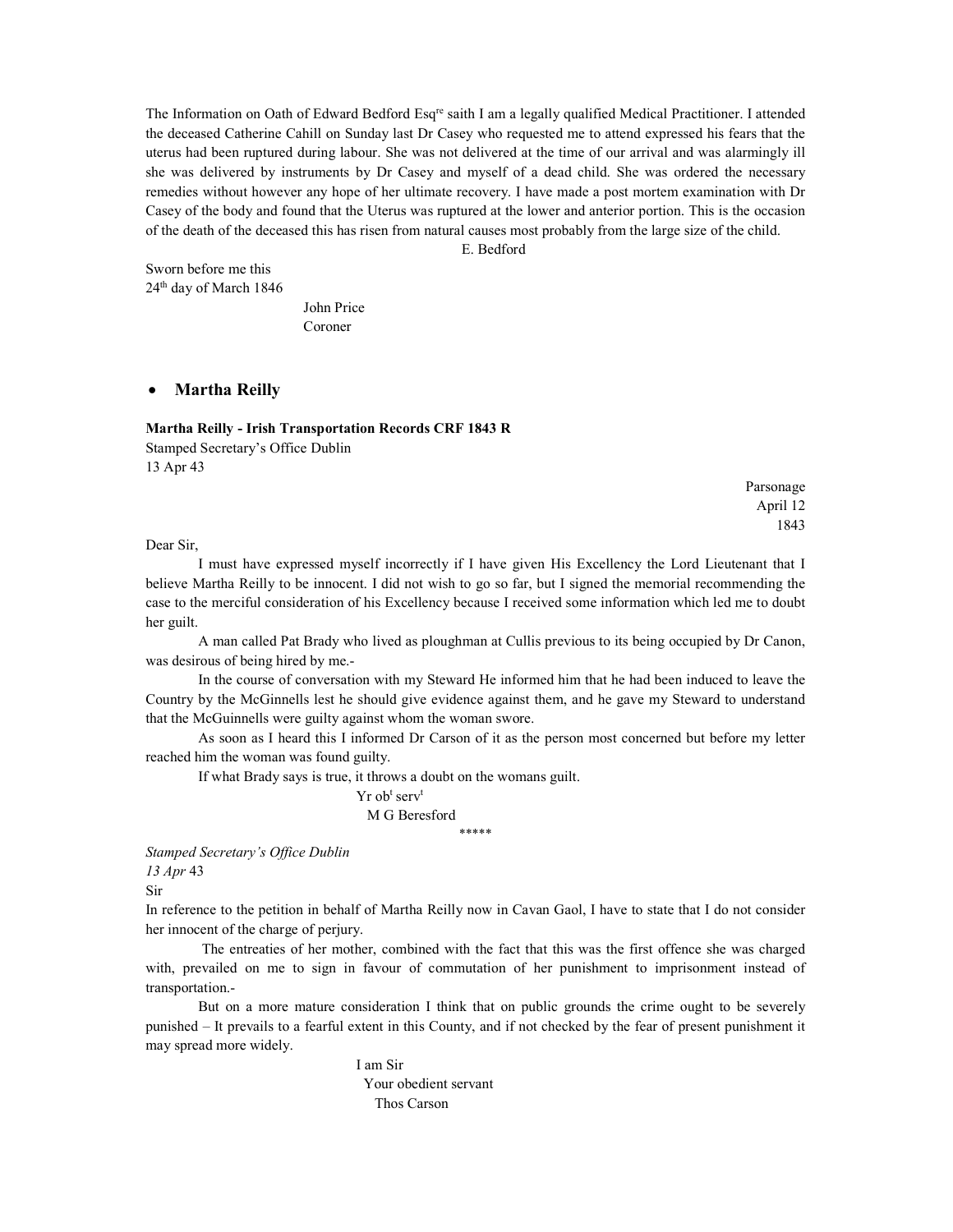## \*\*\*\*\*

## Stamped Secretary's Office Dublin

29 Mar 43 Ely Place March 29 1843

Sir

In reply to your letter of the 25<sup>th</sup> Inst. Enclosing the Memorial of Martha Reilly Prisoner in the Gaol of Cavan, and requesting me to acquaint you with the particulars of the case for His Excellency's information  $\&$ whether in my opinion there are any mitigating circumstances which would render the Prisoner a proper object of Mercy. I beg to state that at the last assizes for the County of Cavan three men, John McGinnell Tho<sup>s</sup> McGinnell &  $W<sup>m</sup>$  [Doholme?] were indicted for maliciously setting fire to a stack of Hay the property of the Rev Tho<sup>s</sup> Carson with intent to injure him, on the trial of this case, after the fact that the stack of hay had been set on fire & Maliciously and not by accident was fully established, Martha Reilly (the Memorialist) appeared as a witness and swore that on the night when the hay was burned she was returning from [Naheelis?] to Cavan – that she saw three men coming along the road – she got off the road and over a style close to Mr Carsons hayyard, that the three men, who she swore positively were the three Prisoners passed near her, went into the hayyard, set fire to the haystack & that John McGinnell carried a can with fire in it,- for the defence it was sworn by a woman that she lodged in the house with Martha Reilly on the night the hay was burned – that Martha Reilly (is far from having gone to [Naheelis?] as she swore she did) was ill & did not go out that day that she (Martha Reilly) was in her bed very early the next morning when she heard of the burning and that on hearing it said "I suppose it is some of the Callis boys did it & that there will be a handsome reward". Samuel Moore Jun<sup>r</sup> Esqr<sup>e</sup> a gentleman of respectability (I believe the Treasurer of the County) was also produced – he swore that one of the Prisoners (John McGinnell) had been in his Service for ten or twelve years. – that on the night when Martha Reilly swore he was setting fire to the hay stack he was in Dublin with him and that he could not be mistaken, on this Evidence the Prisoners were acquitted and on the following day the Counsel for the Crown sent up Bills of Indictment for Perjury against Martha Reilly – I informed her that she had the privilege of postponing her trial to the next Assizes if she wished, but she stated that she preferred standing her trial at that time, on the production of the Evidence which I have already stated, complete with that of the three prisoners who had been charged on her Evidence and were acquitted, she was found guilty  $\&$  I sentenced her to be transported for seven years, I next hastily add that taking into consideration the number of Witnesses who contradicted the solitary oath of Martha Reilly, but above all the high respectability of the gentleman (Mr Moore) who established an alibi for one of the persons charged by her, the conviction appeared to me to be unclouded by a doubt and if she were guilty of deliberately swearing against three innocent men and deposing as to facts of which she could have no knowledge the sentenced pronounced was well merited.

I confer therefore I have met. with more than common astonishment the enclosed Memorial in which two clergymen of high character and station certify "that they have no hesitation in recommending Martha Reilly as a fit & proper object for His Excellency's merciful consideration " I am the more surprised as to the Revd Mr Carson is the person, whose hay was burned, who must know something of the case  $\&$  who was, if I have not been misinformed present at one at least of the trials, The Case appeared to me so plain & the conviction of Martha Reilly is satisfactory that if her Memorial had been an ordinary one, signed as is too frequently the case, by persons who seek an ignominious popularity by recommending convicts to mercy without any knowledge of the facts & circumstances. I should have passed it over without notice – but as I cannot suppose that the Revd Mr Carson & the Dean of Ardagh have recommended a mitigation of punishment under the circumstances which I have detailed without good grounds for doing it, I take the liberty of suggesting that this letter should be forwarded to then and that they should be called on to state the grounds on which they feel justified in recommending Martha Reilly as a fit & proper object for His Excellency's Merciful Consideration.

 I am Sir Your faithful  $\&$  obt serv<sup>t</sup> John Doherty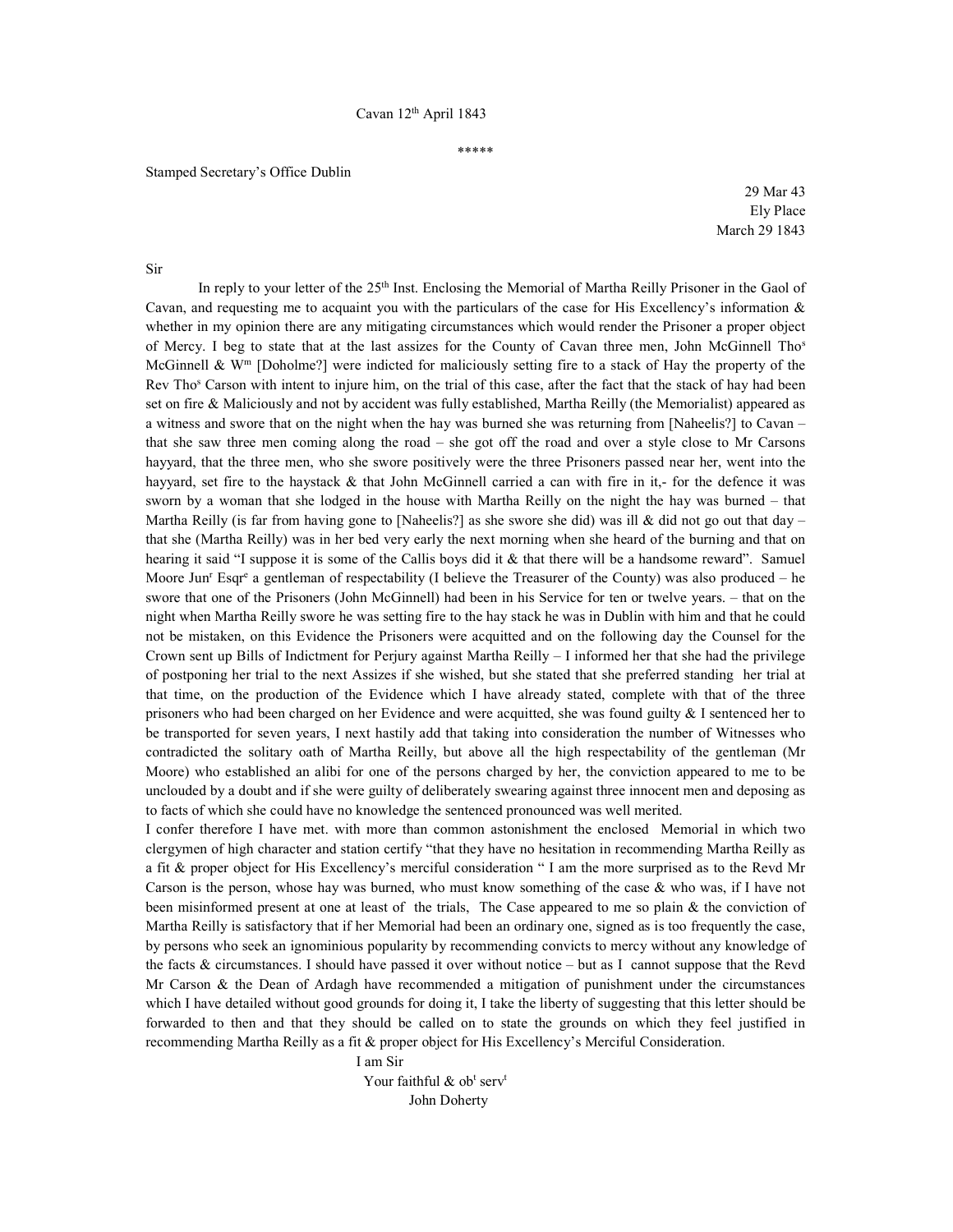### E. Lucas Esqre

To Earl De Grey Lord Lieutenant General General Governor of Ireland etc etc etc The Humble Petition of Martha Reilly a Convict in Cavan Gaol.

Sheweth,

That Your petitioner about 6 months elapsed Lodged Examination against three persons for maliciously setting fire to a Rick of Hay, and Oats, and burning it, the property of the Revd Dr Carson, Vicar Of Cavan.

 Your Petitioner was immediately after sent to the castle where she remained until a few days before the Assizes commenced, when she was sent to Cavan to Prosecute, the Trial took place before His Lordship Chief Justice Doherty, the result of which was Your Petitioner Failed in convicting the Prisoners.

Your Petitioner was afterwards was placed in the bar and convicted to 7 years transportation.

 Your Petitioner Humbly implores Your Excellency will vouchsafe to take her into your merciful consideration By mitigating her sentence of transportation to a limited period of confinement.

 Your Petitioner is of honest industrious Parents resident of the neighbourhood of Cavan, as the Certificate outside corroborates, nothing has ever recurred to her to hurt her character previous to what she now stands convicted for.

 Your Petitioner under the deplorable circumstances she has stated humbly begs Your Excellencies benevolent humanity will grant her prayer.

In Duty bound

Your Petitioner will ever pray

March the 20<sup>th</sup> 1843

We, do hereby certify, that we know the Petitioner Martha Reilly, now a convict in Gaol, and her family, residents of the neighbourhood of Cavan. And we have always considered them an Honest Industrious family. We therefore have no hesitation in Recommending her as a fit and proper object to Your Excellency for Your Merciful consideration.

Thos Carson, L.L.D. Vicar of Cavan

I beg to Join D<sup>r</sup> Carson in his recommendation of Martha Reilly for the Merciful consideration of his Excellency.

 MG Beresford D.D. Arch. Of Ardagh

# Ellen Duffy

A letter of petition to the His Excellency, Thomas Phillip Earl De Grey Lieutenant Governor of Ireland To His Excellency Earl De Grey Lord Lieutenant General and General Governor of the Kingdom of Ireland Your Excellency

Whereas I Mary Anne Duffy being a daughter to Ellen Duffy, who at the last Sessions held in Cootehill being in March last my mother the said Ellen Duffy being through poverty and the intoxication of liquor was taken in the middle of Day light taking some cloths off a hedge the property of one of her own door neighbours who got her taken and put to gaol and had to remain until the  $s<sup>d</sup>$  sessions of Cootehill she being brought to trial and sworn against notwithstanding the advocacy of the magistrates and respectable Gentlemen who solicited her freedom through hard swearing she was found Guilty and Convicted to transportation for seven years by Barrister Murphy who when hearing the way she was in committing the  $s<sup>d</sup>$  felony he was very sorry he had to pass sentence on her but could not avoid it by reason of the hard swearing which was sworn against her he the Honorable Barrister most pathetically passed her sentence which her advocates numerous as they were Could not get repealed.

Your Excellency I went then and petitioned the s<sup>d</sup> Hon<sup>ble</sup> Barrister Murphy for pardon for my mother who made me to understand that the sentence could not repealed unless a reprief was got from under your Lordships hand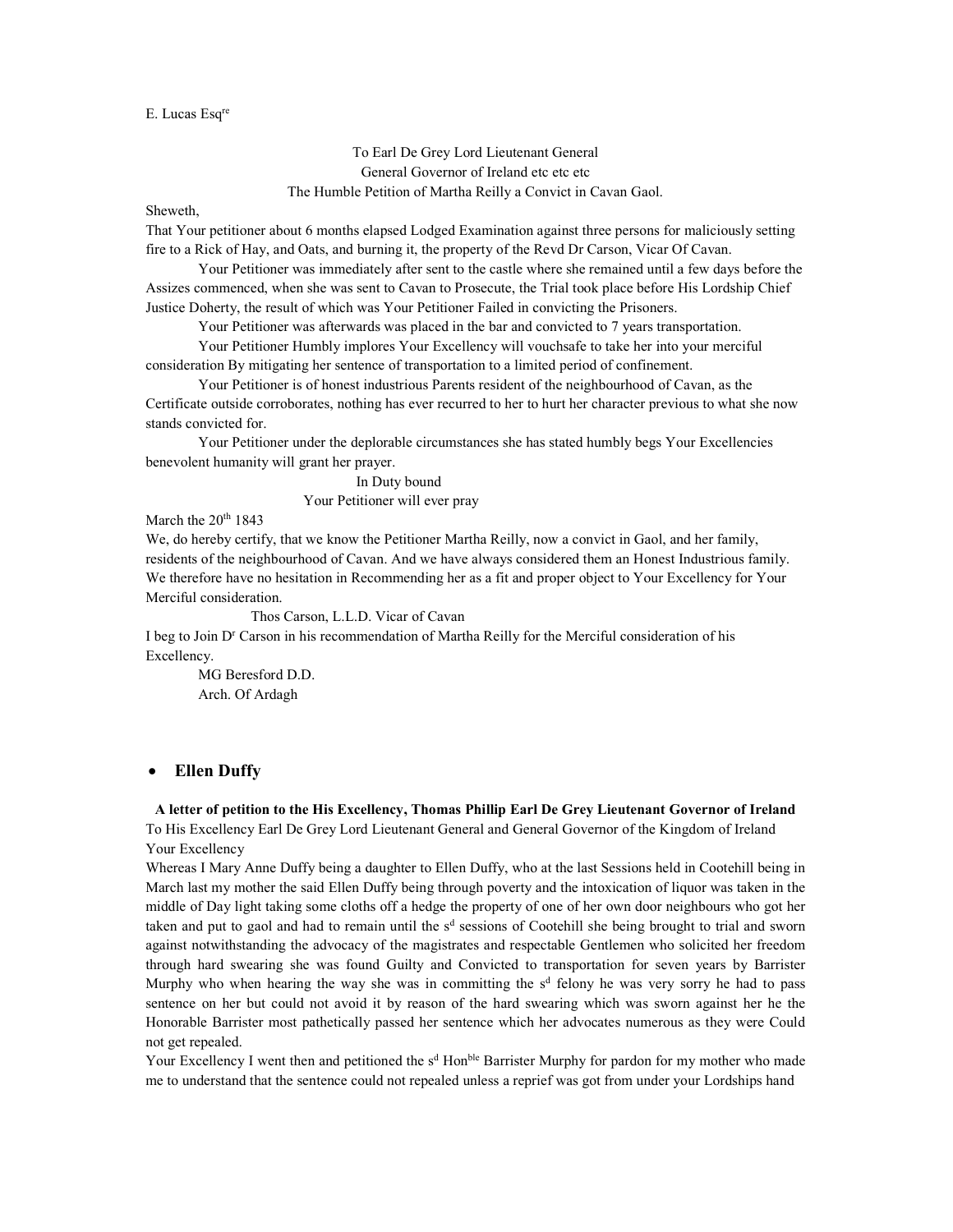I have with drawn myself from my service and came to your Lord Excellency 52 miles upon very little pocket money to know if your Clemency my Lord would be a good as grant your reprief to the  $s<sup>d</sup>$  Barrister Murphy who would receive it with kindness from and my Lord your Charity will be offrid by me to the most high at all times that his spirit shall move me to worship him and also all our distressed family in duty bound to do the same unto their lives end

 Mary Anne Duffy James Browne DD Tho<sup>s</sup> Tho<sup>s</sup> Foote A. B Douglas

Envelope addressed to "His Excellency Earl De Grey Lord Lieutenant General Governor of the Kingdom of Ireland Dublin Castle"

Thomas Philip Lord De Grey Lord Lieutenant. Governor and General Governor of Ireland

The Humble Petition of Ellen Duffy

Petitioner humbly begs to state that she is at present confined in the Penitentiary Dublin under sentence of transportation, for seven years she was tried at the Cavan Quarter Sessions for Cavan in April1842 for larceny for which crime she was convicted, Petitioner begs to state, tho telling against[.....] that she is of a highly Respectable Family and being a Protestant married unfortunately a Roman Catholic which caused her father to forsake her till his Death, which has caused her much misfortune.

Petitioner has four male children, the youngest at present but three years old which is completely deranging your unfortunate Petitioner thinking of leaving her small helpless Family never to see them any more.

Petitioner begs your Excellency will take her distress into your merciful consideration, and for the sake of that GOD from whom we all hope for Mercy permit her to remain at home with her helpless family by mercifully commuting her sentence and Petitioner will in duty be ever bound to pray.

# Ellen Duffy 20<sup>th</sup> April 1843

We certify that petitioner is of a very respectable family and that her late father possessed considerable property in the County Fermanagh and was a well connected man. signatures

# Lucy Magaughran

# The Courier (Hobart Tas:1840-1859), Saturday 20 June 1857, page 2,3

COURT.-YESTERDAY. Civil Sittings. Friday, June 19. (Before His Honor Sir Valentine Fleming, Knight, Chief Justice) Ball. v. Dunn.. For the plaintiff Mr. Lees; the Attorney-General for the defendant (Nutt and Butler, Solicitors.) Mr. Lees said that in this case he appeared for Thomas Ball, the plaintiff. The action was brought for the recovery of a balance of £46 2s. 4d. on a bill of £67 2s. 4d, the amount of a washing account due by the defendant, Mr. James Alfred Dunn, the first item in which occurred as far back as 18th July, 1854, the account extending up to February, 1857. The defendant had put in the following pleas- 1st. not indebted; 2nd, that before action was brought defendant had satisfied and discharged plaintiff's claim: and 3rd, a set-off by defendant for money lent and advanced by defendant to plaintiff, and for his use, and on an account stated.- On these: pleas issue was joined. Mr. Lees having read the items com prising the set-off, continued. The plaintiff in this case was a servant who had been in respectable circumstances, and both himself and his wife, Lucy. They had formerly been servants of the defendant, and Mrs. Ball after leaving defendant's service, and her marriage, had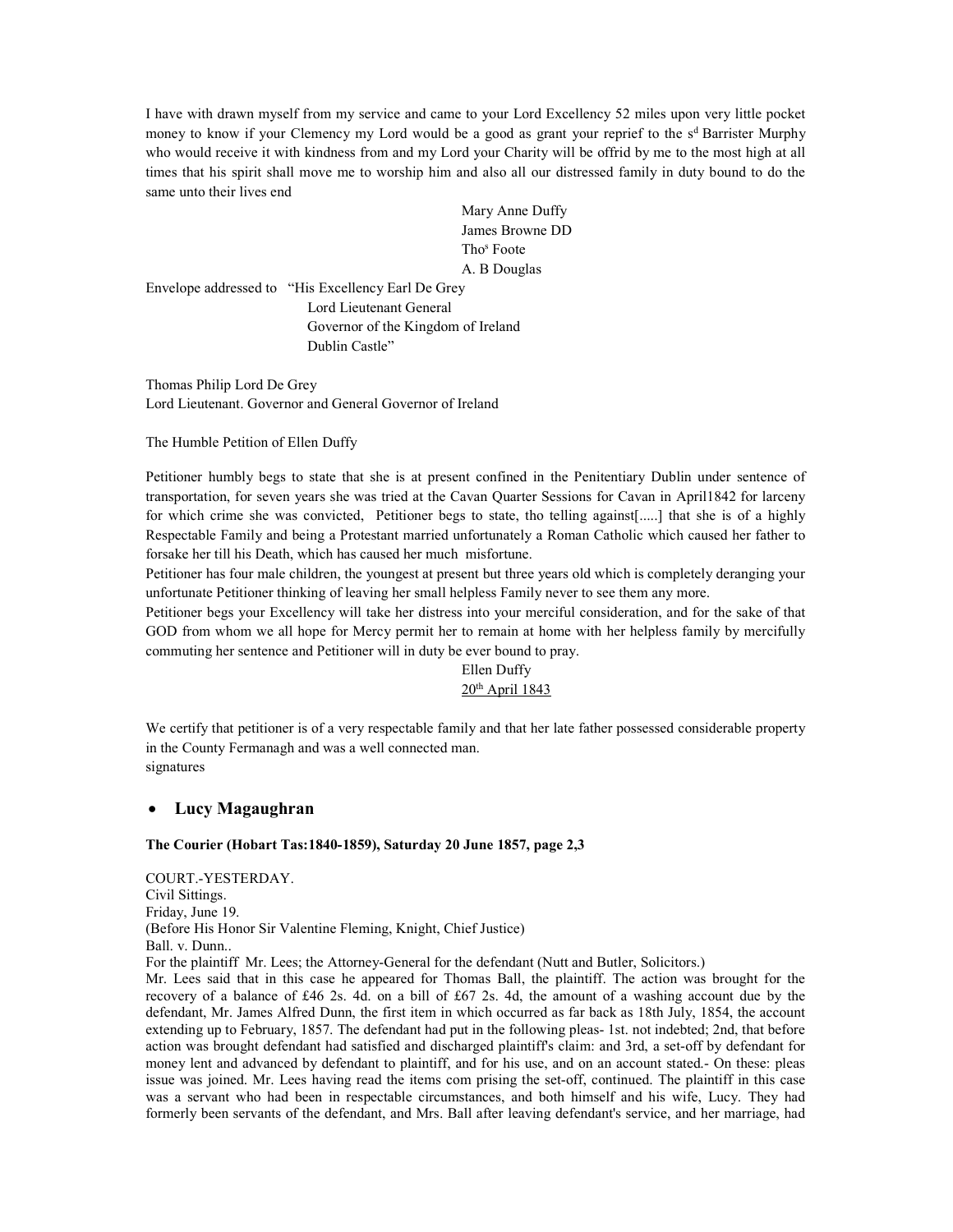followed the occupation of washing. Lucy Ball would state that about the end of June, 1854, defendant applied to, her and asked her if she would undertake to do his washing, and after some conversation it was arranged that Mrs. Ball should do defendant's washing at 4s. per dozen. She immediately commenced and continued to wash for defendant up to February, 1857. Two memorandum books were kept in which the washing was entered, and in February last Mrs. Ball's memorandum book was handed by the defendant to his housekeeper j to check the amount due to Mrs. Ball, and this book had not since been returned. Mrs. Ball was allowed to ?remain out of the large sum of money claimed a considerable time, although she had time after time requested payment. She had repeatedly seen the defendant and requested payment of the balance due to her, but had always been put off with some excuse or other. When she requested a settlement in February, 1857, it would be proved that she had seen the defendant, who had told her on that occasion that if she came down to the Commercial Bank he would settle the account. Mrs. Ball would prove that she had only received two sums of £6 and £7, for which credit had been given, and deducting that amount from the bill, there was the balance left for the recovery of which this action was brought.

 Mrs Ball sworn- My name is Lucy Ball; I am wife of the plaintiff; I know Mr James Dunn, the defendant; I arranged to do his washing; he engaged to pay 4's a dozen; I washed regularly for Mr Dunn up to February 1857; I washed up to that time for him 363 dozen and 7 pieces at 4s; it came to £57 2s. 4d.; I received some payments from Mr Dunn on account of the washing; I received no payment before February last; I had £5 from him in his own house, and a cheque for £7; I kept a book in which I entered every article I washed; Mr Dunn had also a book; Mr Dunn's housekeeper entered the clothes, and my husband copied the entry into my book; at Mr Dunn's request I brought down the book to Mr Dunn in February last and delivered them up to Mrs Crouch, Mr Dunn's housekeeper; Mr John Dunn, the father of the defendant was not present; I then asked for some money; Mr James Dunn said, go down to the bank and I will give you a cheque for the money; there was no mention made at that time of what was due to me; no remark was made at the time as to the charge being high; I went down to the Bank and Mr Dunn sent out a clerk to say he was engaged and could not see me on that day; I went again in the afternoon; Mr Dunn, senior, was then present; he said he had cast up the account, which did not correspond with the account which my husband kept, and that Mr James objected to pay 4s. a dozen, and that old Mr Dunn was getting his washing done for 2s. 6d. A dozen; he said if I would take off 1s. 6. A dozen he would settle with me; I said I could not, as I got 6s. a dozen, and only charged Mr James Dunn 4s.; he said Mr James Dunn would not settle with me; I said I would take no less; after that I saw Mr James Dunn and he went into his own bedroom and gave me a cheque for  $\pounds$ 7, for which I have given credit; he gave the butler the cheque and told him to tell me not to come any more there; the next morning I went down to get my books; I sent in the butler to ask for them; Mr James Dunn sent out word by the butler that if I came there any more he would send for a constable and give me in charge; the butler then told me to go away; he said he would give me in charge if I did not go off the premises; I saw the defendant a few days afterwards at the gate of his house; I spoke to him and asked him if he was going to settle with me; he told me if I would go down to the Bank after one o'clock he would settle with me.

### By His Honor – What! After you had been ordered off the premises? Yes, Sir.

Examination continued  $-I$  went down but did not see him; I saw his messenger, and by the defendants orders I went down the next day; I went down to the Bank, and went in the back way; the messenger went in but he did not come out again, and the defendant came out; I spoke to him; he said he was very busy counting his notes, and had not time to look over his own bills; he told me at the time to come down the next morning to the Bank; when I went down the next morning, "he wouldn't like to spake to me;" I didn't go after him no more after that; I rendered him an account before that; it was £45 2s. 4d.; that was after the receipt of the £7; he took the bill out of my hand and said "It's all right Lucy, I'll settle with you in a day or two"

 Cross-examined by the Attorney General – I gave him the bill at his own gate; he was on horseback; it was then he said it was all right; my master made out the bill; the coachman who lived there at the time was present when I gave defendant the bill; I know the coachman's name; I commenced washing for Mr Dunn in July, 1854; I came to wash for him because he came to my house and asked me to do his washing; I remember going to the bank in June, and I saw Mr James Dunn, (defendant); I never borrowed any money from him; I did not represent to him that my husband had been ill; that I swear; I did not represent that my husband and family had been subject to illness, and that thereby I had become reduced in circumstances; I did not ask him to assist me as an old servant of the family; I did receive some money from him; I received £10 at one time; I received it at the Bank; l could not just say,, but l had two or three other sums from him; l could not exactly say within what period I received these sums: it might be less or it might be more than two months; I believe it was in the year 1854; I got the first sum in June; I don't know whether the sum wm £12 I got shortly after that; I did not keep a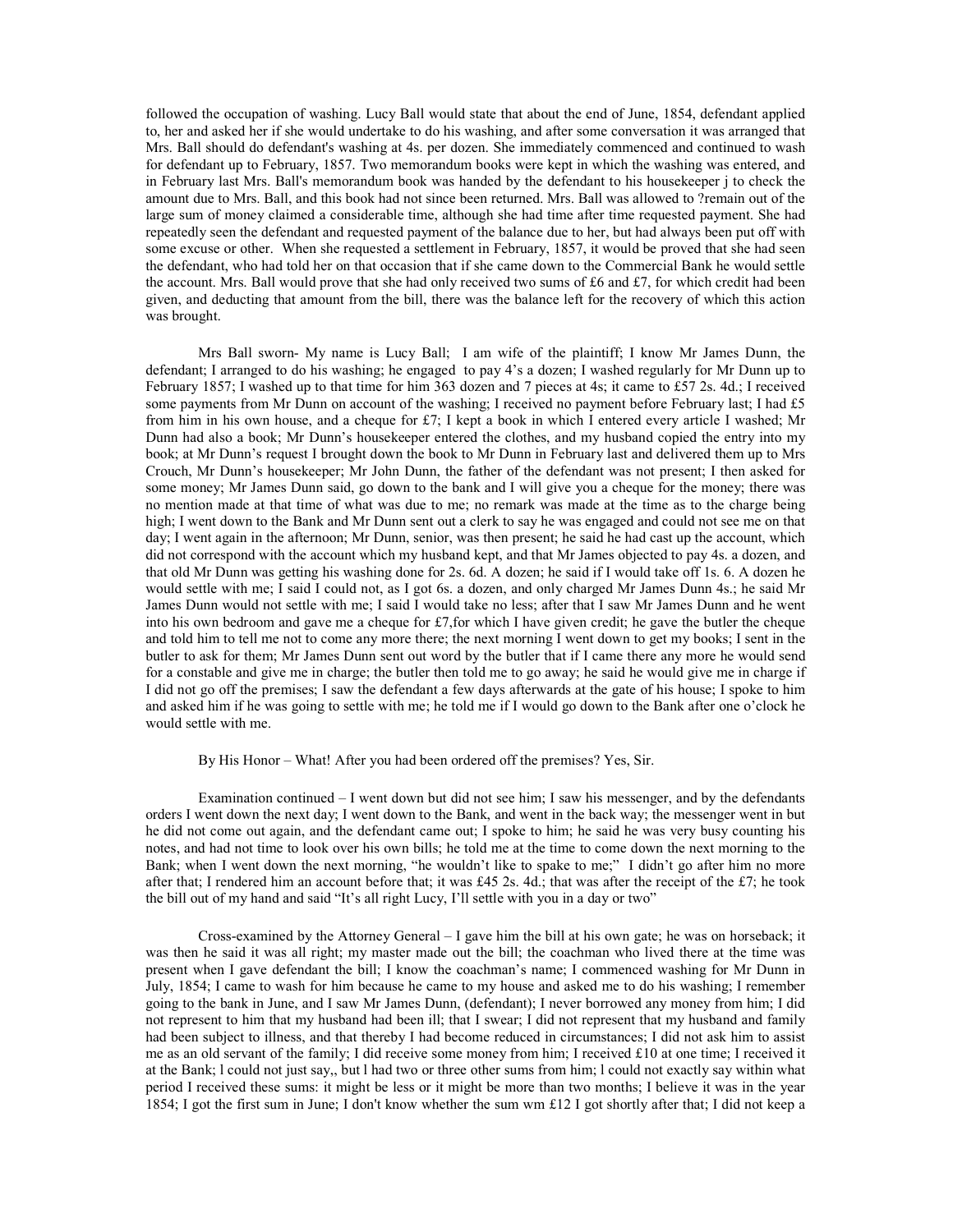correct account of what I had ; I would have kept a more correct account if I'd know'd; I don't know if it was £12 or £50; it was not a £100, but I don't think was above £12; I make out that I received £35; it might be more: the £5 and the £7 had nothing to do with my washing bill; I received the other some beside tho £10 at the Bank; on the second occasion I did not say my husband was ill, and ask for a loan, promising to repay it; my husband was not iII during 1854, that I swear; he was at the time at Mr McLachlan's; I am quite certain my husband was not out of work at the time I received these moneys; I remember receiving from Mr. Dunn (defendant) £15 at the Bank; that was the last time1 received from him; I did not say my husband was better and was about to set up a cab and horses, and that be bad not quite money enough to complete the purchase; those several sums were paid to me by cheques; I am an old servant of the family: I can't remember what year I left; I borrowed £7 from Mr. John Dunn, junior, and paid him back; he save me the money when my husband was away in England ; that was all the borrowed money I had from him; I had no other money from him, under any circumstances; Mr. Thomas Brown never lent me any money: he gave me £3 for washing done; he did not lend me any money to buy a mangle; I never borrowed any money from him and never had any money from him on account of Mr. John Dunn, junior; 1 did not bor row money from Mr. Brown to buy a mangle offering to work it out; in February last I first spoke to Mrs. Crouch, the housekeeper; I received £5 from her; she did not tell me if she had made up the book; she said Mr. James had taken the two books into his bedroom that night; I did not tell Mrs. Crouch that the washing had then gone against them, nor nothing to that effect; I did not say that or anything to that effect to Mr. John Dunn, senior; I had then been washing for them for two years; 1 did say so to Mr. Dunn, for Mrs. Crouch summed up the books herself; Mrs. Crouch told me that Mr. James Dunn had summed the books up and that my account came to £57 2a. 4d.; this was before I received the £12; she summed up the book and said its £57; these are the words that passed between her and me; I told the old gentleman in his own parlour that money was coming to me; I swear I did not say that Mr. James owed me £13 on my washing account; I had nothing to say to the old gentleman when, he wanted me to reduce the price, and I never saw him afterwards; after receiving the £5 1 saw the old gentleman; I did not ask him to request Mr. James Dunn to give me £7: the old gentleman knew nothing of our transaction; I saw the old gentleman but twice once in the evening and the second time in the morning of the next day; I did not receive the cheque for £7 the day after I received £5; the old gentleman before I received the £5 told Mrs. Crouch be would make Mr. James Dunn settle with me; - Mrs. Crouch was kind enough to speak to him and I saw the, old gentleman the next morning; I received the £5 the same afternoon; I spoke to the old gentleman the next morning and never spoke to him after that; I saw Mr. John Dunn the morning I received the cheque for £7; I did not speak to him on that morning..

Re-examined by Mr. Lees -I received £35 from Mr. James Dunn; that was for keeping a child; there was an arrangement between us about keeping the ohild; that was before the washing contract was entered into; I saw the defendant who came to my own house to make an arrangement about the child in May 1854; he asked me if I would take this child to keep; I told him that I had a big family of my own and that my husband would not be pleased for me to take it; i told him I should speak to my husband in the afternoon and would let him know in the morning: Mr. Dunn did not call in the morning and 1 went down to see him; I agreed to take the child at £1 a week; Mr. Dunn assented to my taking the baby at £1 a week; the child was brought to me the same afternoon that I made the agreement; after I had had the child for a short time he came up to me one afternoon and gave me £l; I have the child in my possession now, and have kept, fed, and clothed the child ever since May 1854, and supplied it with necessaries; be gave me the  $£1$  to get some clothes for the child.

Cross-examined by the Attorney-General by con sent of Mr. Lees-In May the child was brought; it was brought by a woman according to Mr. Dunn's orders; I |don't know who it was; I have never seen the woman before; the child was about a week or ten days old; it was quite a baby; it was a girl; I suckled it myself with my own child; I received the £1 from Mr Dunn in my own place; I afterwards received £10; this was by cheque on the bank; the whole of the payments were made in 1854; i have made application for the money for the child since to Mr Dunn; I dare say it is two or three months ago; it might be more; it was before the affidavit about the washing bill; I have asked him several times before 1857 for money for the support of the child as well as for the washing bill; I asked him at his own house; Mr. Dunn did not tell me whose the child was, and I never asked him; he did not tell me who the mother was; I did not register the child; I asked the woman what it's name was, and she said it was 'Mary;' I registered my own child; it might be a month or so older than the baby, but I can't exactly say; my own child's name is Mary Ann Ball; I don't know what month my own child Mary Ann was born; my husband has got it down in the Prayer Book, and he can tell you; the child brought. to me was brought in the afternoon; it was nearly dark; the woman who brought it was a youngish woman; 1 never saw the woman before or since; the child was rolled up in a shawl, and was given to me' at the door; I made no enquiry at all of the woman. Mr. Dunn has been up to my place once since I have had the child; it was about eighteen or nineteen months ago; he was going to Sydney; he came once also up to the door in cab, but did not come out of the cab; he has only been to the house twice to my knowledge since the child was brought; once when he gave me a £1, and once when he came in a cab; the child is not here.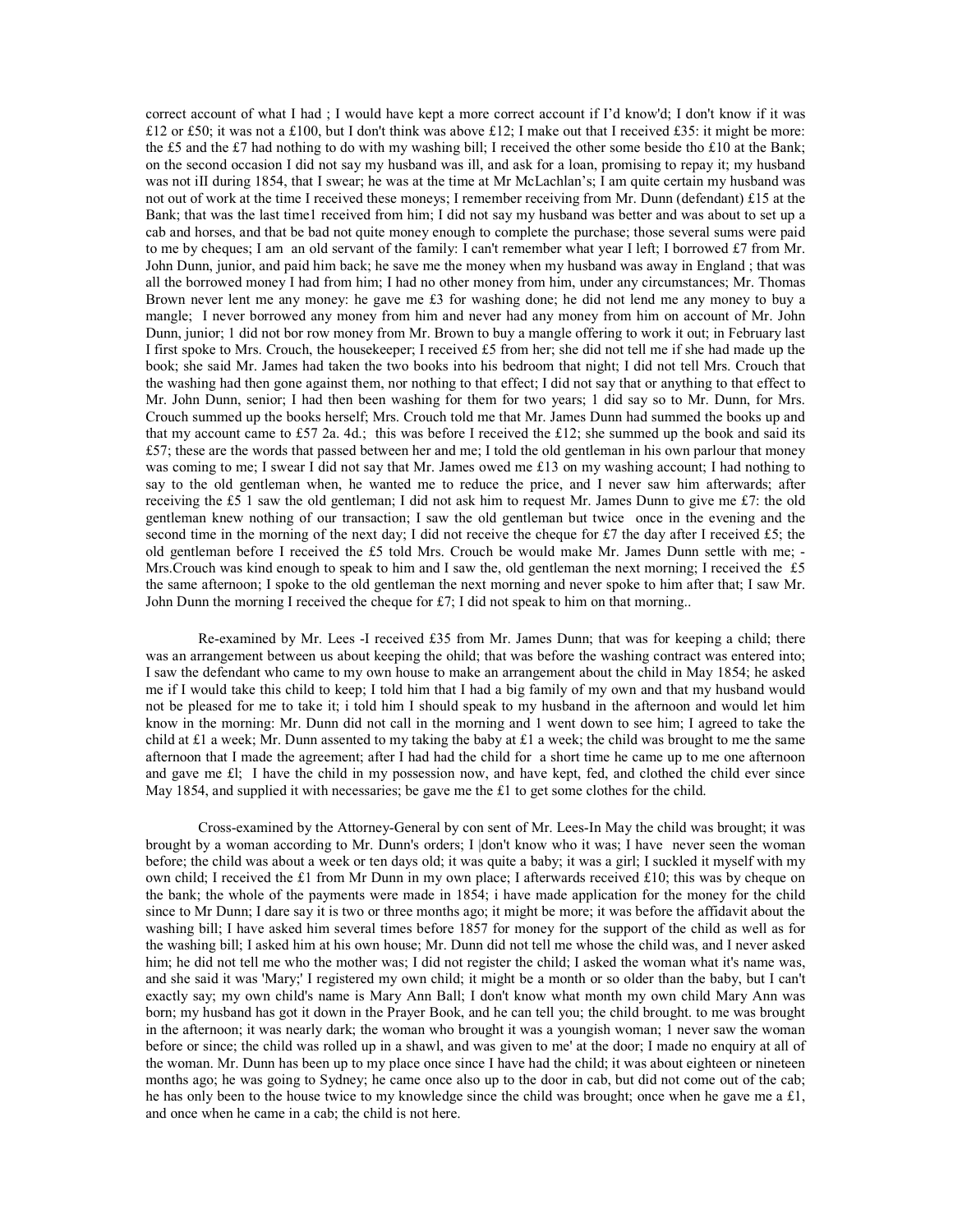His Honor said he would allow Mr. Lees to re-examine.

By Mr. Lees-The person who brought the child said she was sent by Mr. James Dunn; I mentioned I to Ball, my husband, the terms upon which I took the child; I spoke to him, and he agreed to take the child on these terms.

His Honor desired that the witness should remain in Court.

Robert Whyte, examined by Mr. Lees -I know Mrs. Ball and Mr. James Dunn; I recollect hearing Mrs. Ball speak to Mr. Dunn in reference to an account one day last February; I heard Mr. Dunn say to Mrs. Hall if she would come down to the Bank he would settle with her.

By the Judge 1 did not hear Mrs. Ball say anything to Mr. Dunn, but I heard the defendant say to Mrs. Ball if she would come down to the Bank he would settle with her.

Examination continued -On another occasion Mr. Dunn said to me in the carriage, speaking of Mrs. Ball, " there's that d.....d b.....d woman, I don't wish to see her, I wish she was somewhere or another;" I did not see Mrs. Ball give Mr. Dunn a piece of paper; I have told all 1 know.

Mr. Lees-That is the case.

The Attorney-General said he appeared before the court in this case as counsel for the defendant, and he would tell the jury at the outset that this was one of the most impudent attempts at extortion which had ever been heard in this court, at least during his experience. In the first instance, the action was based on an attempt to threaten Mr. Dunn unless he paid the demand with exposure, and this demand was made on the eve of Mr. Dunn's marriage for the purpose of extorting money. To expose this attempt it would be necessary for him to go into many minute particulars, which in almost any other case would be irrelevant. The jury would observe that the whole case depended entirely on the evidence of Mrs. Ball, and no opportunity had yet been given to test her evidence with that of other witnesses, as no other witness had been called, as the defendant had good reason to believe would have been the case. But the plaintiff had not called any other witness and had shown some caution in this attempt to extort money. As to the last witness (White) it was only necessary to say that he had proved nothing, and it would be shown that the only evidence which he had given respecting the language said to have been used by Mr. Dunn on one occasion was positively and absolutely false. This would be proved by Mr. Dunn, the defendant, himself, as that gentleman would be put in tho box. The plaintiff's wifei was an old servant of Mr. Dunn's family, and had been in their service for a considerable period. She had most probably been a good servant, and her master and the whole family continued to entertain a kind feeling towards her. Soon after her leaving the service of Mr. Dunn, senior, she married the plaintiff, Thomas Ball, and had at various times received assistance from the family, particularly from Mr. John Dunn and from Mr. James Dunn, on the latter gentleman's return from England. Mr. James Dunn was aware that his brother had frequently assisted the Bills, and that the sums which had been advanced by him had been duly repaid, and that was one reason which induced the defendant to listen to plaintiff's wife's tales of distress, and advance them money. Defendant left the colony in 1848, and returned in January, 1853, and was shortly after his return engaged at the Commercial Bank. He had never seen Mrs. Ball after his return until June, 1854, when she called upon him at the Bank. When she called she represented to defendant that her husband and family were very ill and in impoverished circumstances, and requested, as an old servant of the family, assistance in her distress, and defendant, from motives of kindness and knowing that both Mrs. Ball and her husband had been old servants of the family, relieved their deep distress. This occurred on several occasions, which the learned counsel pointed out, stating that the advances were all made by cheques, as will be soon in the evidence of defendant. Mrs. Ball received £45 altogether, but not repaying the amount Mr. Dunn sent for Ball to the Bank, where he saw him in the presence of his father, when Ball acknowledged that he had received all the money (£45), but that the statement of his wife respecting the purchase of a cab was not true. On being asked how he intended to repay the advances, Ball suggested that as his wife was a very good laundress, she should wash for Mr. James Dunn until the debt was paid, and to this arrangement defendant assented. He asked the Jury now to consider how far this was consistent with the testimony of the defendant. From the time the washing was begun, for a period of two years and eight months, it was sworn by Mrs. Ball that not a single payment had been made to her on that account. Was it consistent to believe that a washerwoman, not in easy circumstances, with her husband who had become insolvent, would continue washing for a gentleman in Mr. Dunn's position for such a lengthened period without asking for some payment ? Was not such a supposition irreconcilable with the facts? Could they believe that Mrs. Ball had called for the washing week after week as the entries in the books showed from 22<sup>nd</sup> August, 1854, to the 23rd February last, without receiving anything whatever for the work? It would be proved that in February hut Mrs. Ball stated to Mr. Dunn's (senior) housekeeper that "the washing account had now gone against. Mr. James Dunn" and she then requested payment of the balance.  $£5$  was paid to her by Mrs. Crouch, the housekeeper at that time, by Mr. James Dunn's orders, and that account was repaid to the housekeeper by cheque; the same day. The reason the whole of the balance was not paid at that time was because Mr. Dunn had not then time to look over the accounts. A few days afterwards Mrs. Ball applied for the balance, and it was perfectly true that she then saw Mr. Dunn, senior, who told his son that he had better settle it, and Mr. James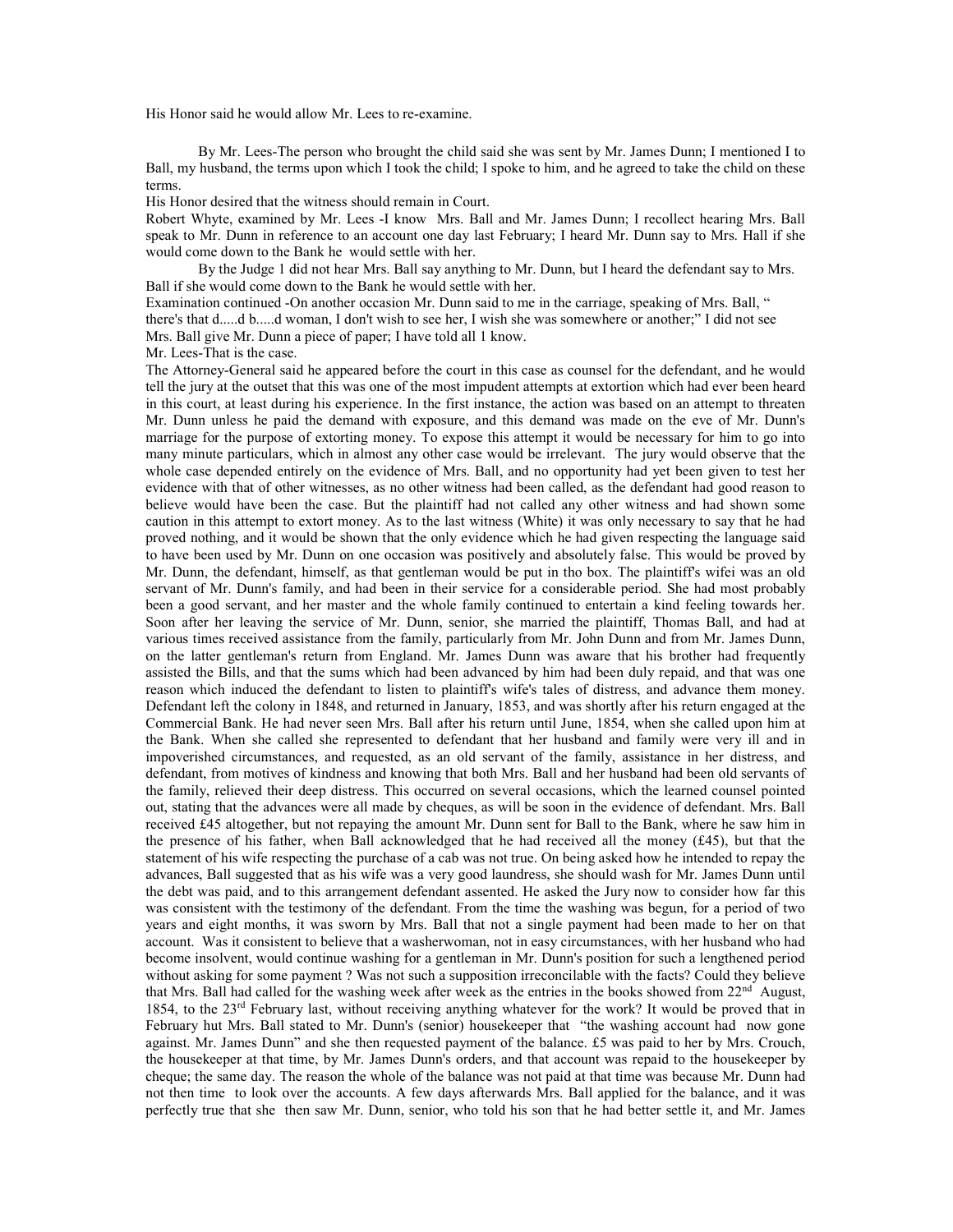Dunn then gave a cheque for £7 in settlement of the claim. It would also be proved that when Mrs. Ball saw Mr. Dunn, senior, she mentioned her claim as a balance of £12. 8s. by these two payments of £5 and £7 that balance was settled. From that: time Mr. James Dunn, the defendant, heard nothing whatever of Mrs. Ball, until he received a letter from Mr. Lees demanding payment of £45: Mr. Dunn saw Mr. Lees immediately afterwards, and told him that there was no foundation whatever for this demand, as the balance due had been paid, and Mr. Lees promised to communicate with Ball; next day he received a remarkable epistle, which stated that Mr. Lees had seen both Ball and his wife; who both denied having- received the money for the work which had been done, and that they told him (Mr. Lees) that the money which they had received was for the maintenance of a child of his (Mr. Dunn's), and therefore, that it would perhaps be as well to arrange the matter, to save the annoyance of an exposure. The Attorney General had heard of threatening letters, but did not know if this was one, but it was very like it. It said "it would perhaps be as well to arrange matters" ; it meant that it certainly was not pleasant to be charged with having a child to keep, and that, the matter should be hushed up and arranged to save exposure. But Mr. Dunn did not wish this matter to be arranged on such a footing as that, However, Mr. Dunn, conscious of his own innocence, so far as that charge was concerned, and knowing that tho whole thing was a falsehood, determined to risk the exposure, and he appeared before them that day to say the charge was a fabrication, and an evident falsehood from beginning to end: and though no doubt some difficulty was thrown on the defendant, yet he hoped to lay before the jury such circumstances as would convince them, irrespective of the unlikely nature of the charge that it was groundless. Mr. Dunn was therefore determined to resist extortion; and accordingly Mr Lees commenced the action, and called before them Mrs. Ball to support it, and she had told them her story. Did it not strike the jury as an extraordinary circumstance that nothing had been said about the maintenance of that child for so long a period? Was it not an extraordinary statement that an arrangement should have been been made to have kept a child; that the child should be brought by a woman to Mrs. Ball whom she had never seen before and had never seen since, and that since the period when it was said the child was brought (in 1854) no payment except £1 had ever been made cither in respect of the child or of the washing until February 1857? Why, according to the agreement stated by Mrs. Ball to have been entered into with Mr. Dunn, he would now be liable | beyond the washing account to upwards of £100 for the keep of the child, besides this £45 said to: be due for washing. Could the jury believe that if tho statements of the plaintiff were true Mr. Dunn would ever have allowed this action to have been brought ? Would he not have token measures to have prevented i? But, as always happened when parties got up such cases as the present, they always overshot the mark, as had been done in this instance. The plain- tiff had endeavoured to make out that the defendant was worse than they could conceive it possible for a man to be, but Mr. Dunn would be put into tho box and would relate all the circumstances which had been adverted to, and his evidence would also be borne out by the evidence of his father, Mr. John Dunn, and of Mrs. Crouch, the housekeeper. He (the Attorney General) could also understand the great anxiety of his learned friend (Mr. Lees) to get the washing book out of defendant's hands, but what was wanted with that book of the plaintiff's when the accounts were settled? Now, since this action had been brought, the attention of Mr. Dunn's advisers had been drawn to the book which Mr. Ball kept, and on one of the leaves a pair of sharp eyes would discover that a balance had been struck, and that an attempt had been made to strike it out, by putting some dark ink across it; but the attempt did not succeed. It would be proved that this book was in the same state now as it was when it was received from Mrs. Ball to cast up her account, and if the jury held it up to the light they would see underneath the scratching out "money received £45,' and underneath some other marks; in one place was ' balance due  $£10$ ,' and just below that again ' balance due £10 2s. 4d.' This was another of those circumstances which would show to the jury how this attempt at extortion had been framed and concocted, for this book was the very book kept by the plaintiff himself. His client was not answerable for the correctness of plaintiff's book, but he would prove that it was in just the same state as when it came into defendant's possession. No application had ever been made for it until tho action was brought, and then every anxiety had been shown by plaintiff to get hold of it. Another circumstance for consideration had also transpired since the case had come into court that day. And now with respect to this supposed child, Mrs. Ball said that when this supposed child was brought to her, she was suckling a child of her own, about a month old, and that she also therefore suckled the child brought by a woman whom she had never seen before nor since. Upon hearing this statement the Registers of Births for the years 1853, 1854, and 1855 had been examined, and it was found that on the 18th March, 1853, a female child of Thomas and Lucy Ball, born in February, registered, and another of their children in August 1855, but the register contained no entry whatever of a child of plaintiff being born during the year 1854, in which year Mrs. Ball said she was suckling. This was another circumstance to lead to the conclusion that no belief could be placed in the plaintiff, and was one of those circumstances which Providence supplied to discover such false statements, and one which had only been noticed since the action was brought on that very day. The learned counsel concluded by saying that if he proved the statements he had made on behalf of his client he could confidently ask for their verdict, and by asking the jury if they could for a moment sup pose that two gentlemen in the position of Mr. Dunn and his father would be guilty of the crime of wilful and corrupt perjury.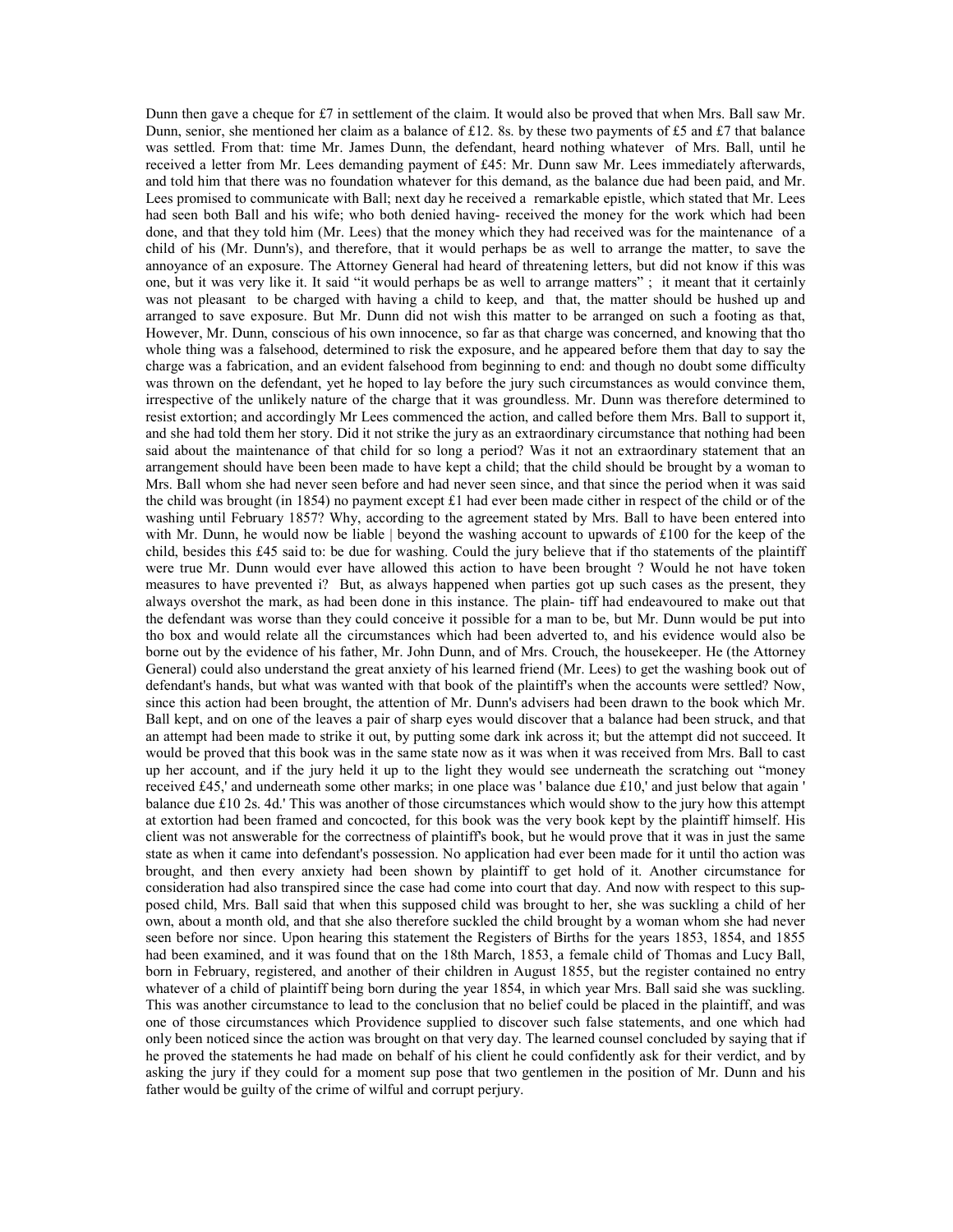Mr. James Alfred Dunn examined by the Attorney General. I am tho defendant to this action; I returned from England in January, 1853: previously to my leaving the colony 1 knew the plaintiff's wife to be a servant in my father's service; she was not married; plaintiff was also in my father's service ; I am not quite certain if they married from that service; they married in 1846 I believe; after my return to the colony I first saw Mrs. Ball in the early part of June, 1854, at the Commercial Bank; she came and enquired for me, and reminded me of her old and faithful services to my father many years back; she said two of her children were lying dangerously ill, that her husband had received an injury from which he was laid up and prevented getting work; she then asked me to lend her some money; upon those representations I gave her I believe £10 at that time by cheque; she received the money ' across tho bank counter. (Bank book containing the entry put in.) I was aware that my brother John had assisted the Balls, and had always been repaid; a few days afterwards she again called at the Commercial Bank and told me that her family were still ill; she stated that she had always repaid my brother when he had lent her sums of money, and asked me if I would trust her a few pounds more; I then gave her a sum of money by cheque amounting to £12; this was on the 23rd June. (Bank book showing debit to witness of this sum put in.) The wife of plaintiff came to me again on the 18th July.

Mr. Lees said it would save time to admit the sums.

His Honor said that was not the question. It was important to know the circumstances under which the money was paid.

 Examination continued -On that occasion : the woman said her husband was getting better, and solicited £8; she said her husband would soon obtain employment, and would pay me off; I lent her £8 by cheque also; Mrs. Ball called again on the 9<sup>th</sup> | August, 1854, and stated that her husband had quite recovered; that he intended setting up a cab and horses, and asked me to lend her £15 to complete the purchase; I lent her that sum by cheque also; she did not call after that time; I found the promises of repayment were not kept in a few weeks time, and having heard injurious reports respecting Mrs. Ball's character, I sent for her husband, Thomas Ball; he came; I saw him in the presence of my father, and I told Ball under what circumstances I had made the advances, enumerating each; be replied that he was perfectly aware that his wife had had the money, that his children bad been laid up by illness, but that he had never intended purchasing a carriage and horses as his wife alleged, but he was quite willing to pay me as soon as he was able; be said he only got £40 or £60 a year in his occupation as coachman, and asked me to allow bit wife to wash for me till the debt was satisfied; I said I would do so; I then wrote out an acknowledgment, which Ball signed; I cannot now find that document; since that time, up to February last, Mrs. Ball has regularly washed for me; neither she nor Ball ever made any application to me about washing until about February; the application was made through my father's housekeeper, Mrs. Crouch; on reference to my Bank book I find this was on the fourteenth of February; in consequence of what Mrs. Crouch said to me I told her to give Ball £5; Mrs. Crouch said she considered I owed Mrs. Ball £12; I only gave £5 that 1 might look into the accounts; I repaid Mrs. Crouch on that day. (Bankbook produced, showing debit of this sum.) I did not look into the account then, but at the instance of my father I paid her £7 on her own statement; I gave a cheque, for the, amount, and handed it to a servant to give to Mrs. Ball. (Cheque produced.) I heard nothing further until I received this communication from Mr. Lees. (Letter, 15th ' April, requesting payment, put in.)¦ I met Mr. Lees In the street; I was with my father; I told Mr. Lees the state of the case; Mr. Lees said he would see Mrs. Ball and bear what she had to say; I shortly afterwards received this letters from Mr. Lees. (Letter stating that the money received by Mrs Ball was for the maintenance of a child of Mr. Dunn's, and –suggesting a settlement to prevent exposure, put in and read.) I placed the letter in the hands of my solicitor.

Q. Is it true that you went to Mrs. Ball's house in May, 1854?

A. I did not.

Q. Is it true that you made any arrangement with her for the maintenance of the child at £1 per week?

A. I did not.

Q. Did you over give her £1 to buy clothes for that assumed child ?

A. I did not

Q. Did you pay £45 towards the keep of that child?

 A. I did not. I never in my life heard a word about this supposed child until I heard it from Mr. Lees. I was married on 23rd April last. I never said to the man White " There's that d.....d b...woman, I don't want to see her. I wish she was somewhere"' On the morning mentioned I was driving some new horses, and turning into the yard saw the woman Ball; I could not hold the horses, and I said, ' for God's sake take that woman out of the road, what's she doing there?' she was standing in the gateway; White was my father's servant at the time; he was discharged for habitual drunkenness. No one else was near. I have called at Mrs. Ball's house in a cab; it was for the purpose of getting my linen, which she had detained for some time.

By Mr. Lees -I was in England from 1848 to October 1852; Lucy Ball had then left my father's service; I did not see her till she called on me in June, 1854; I sent the letter by my servant to Ball requesting him to call at the Bank; I sent no message to him by Mrs. Ball; I had no conversation with Ball previous to his coming into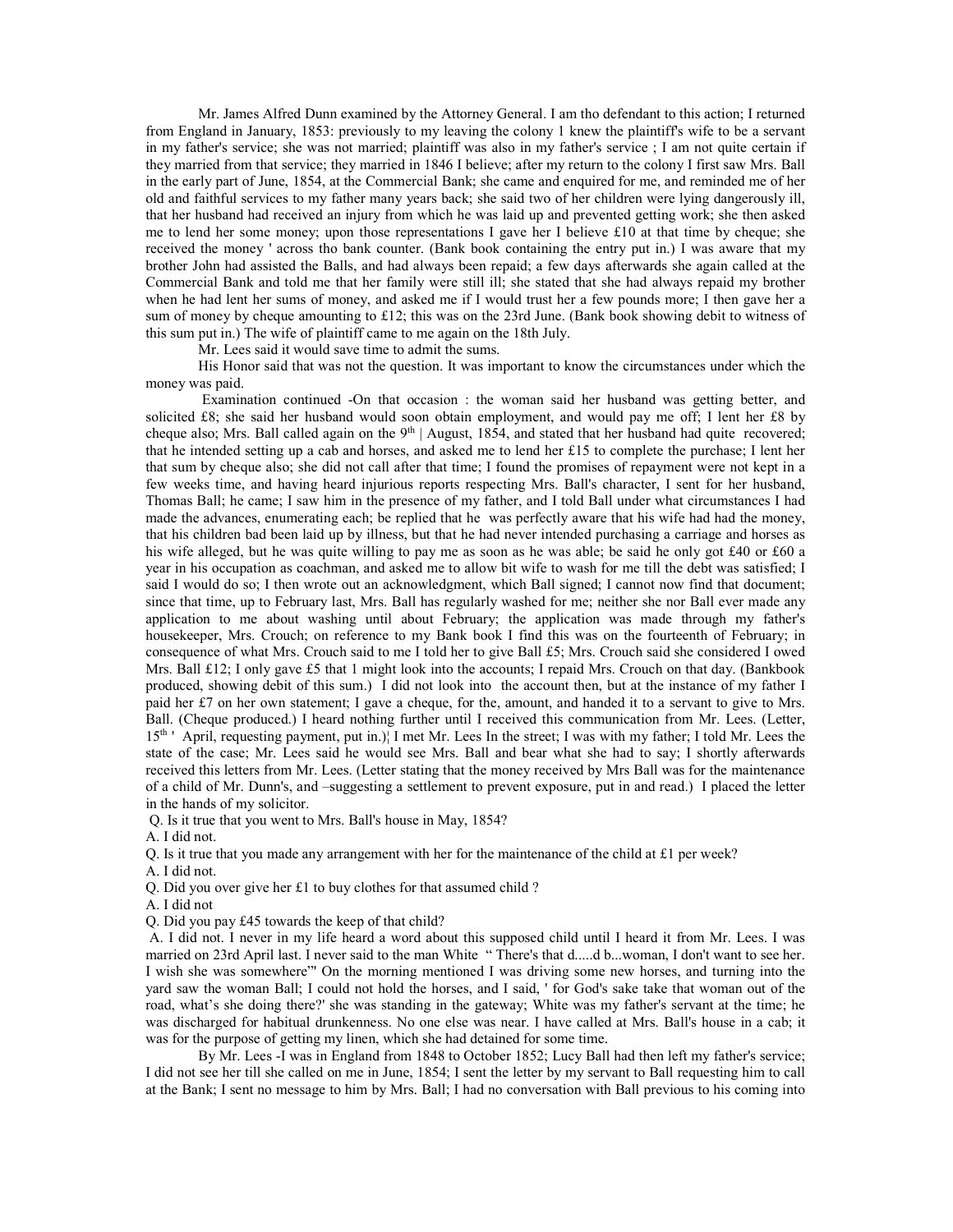the Bank as to the memorandum he was about to sign; the memorandum was a simple acknowledgment of the debt.

Did you promise Thomas Ball to destroy that memorandum ?

Mr. Dunn -1 did not. My brother John Dunn told me he had lent the Balls money shortly before he went to England; Mrs. Ball often delayed sending my clothes home, but never under the pretext that she was not paid; Mrs. Ball never handed me any account. Prior to your letter of the 15th April (the first) I had no communication with you respecting this matter; I did not send Mrs. Ball to your office for an account; I made no reply to the last latter from you.

(The washing book was here put in.)

Mr. John Dunn, examined by the Attorney General - I am the father of the defendant; I was present about August, 1854, at a conversation between Ball and my son James; I had suggested to my son that the man should be sent for; Ball came; my son told Ball of the amount advanced to his wife, telling him the different dates at which she got the money; the circumstances under which the money was lent were told to Ball, but I do not recollect what they were, except one about an advance to complete the purchase of a cab; my son then asked Ball if he knew of the money being lent to his wife; Ball said he did know that his wife had received the money, but what his wife stated about his having to complete a purchase of two horses and a cab was not true; I then asked him how he intended to pay the money; he said he had only £40 a year, but his wife was an excellent laundress, and if my son was satisfied to let her, his wife should work out the amount, and in the meantime if anything occurred to enable him to do so, he would make a payment; my son agreed, and Ball then asked him to write out an acknowledgment, which my son did; it was then read over to Ball, and signed by him: I knew it was signed by what was going on. (It should be stated that Mr. Dunn senior is blind.) ln February last Mr. Dunn called at the house; she said the account was now in her favour, and she would be obliged if I would speak to my son and ask him to pay her the balance; I am sure that my son James did not know that the account was on Mrs. Ball's side, or he would have paid it; she came again in ten days, and asked me to speak to James, as she said there was, after payment of £5, still a balance of £7; I told James, as we were leaving the avenue, that he had better turn back and leave a cheque for the money, as it was of little consequence if Ball's account was a few pounds more or less; we then turned back, and I waited in the verandah while my son wrote the cheque; I do not recollect any conversation in the presence or hearing of Mrs. Ball as to tho price per dozen; nothing of the kind occurred.

Did you tell Mrs. Ball in February last that if she would take off Is. 6d. a dozen tho account would be settled ? No, never. I never told her either that Mr. James Dunn would settle the account.

By Mr. Lees- I ascertained the money had been lent to Ball by my son James; he told me at least three times when he had advanced the money.

Q. Was it on examination of cheques?

A. He told me several times, and I advised him not to do so any more; no one but my son James was present; I do not recollect when Mrs. Ball brought the washing books.

Mrs. Crouch - My name is Elizabeth Crouch; I am housekeeper to Mr. John Dunn, senior; I have been so for seven months; I superintended the giving out of Mr. James Dunn's clothes to the laundress whilst Mr. James Dunn was living in his father's house; they were set down in the book produced, which, was in use when I went to Mr. Dunn's; there was a different book for Mr. John Dunn's washing; the same laundress did not wash for both; Mrs. Ball washed for Mr. James Dunn; she applied for money in February on account of the washing, saying that her children were ill; she had never asked for money before that time; I asked Mr. James Dunn, who asked me to pay her £5, and I did so; I examined the books to see if the washer- woman's book was correct with mine; both books wore correct one with another from beginning to end; in particulars they did not correspond, but in the result they did nearly enough; those are my figures; Mrs. Ball told me to put down £12, as Mr. Dunn had lent her £40; Mr. Dunn told me it was £45, and I therefore brought tho balance to £12 2s. 4d., deducting the £45; Mrs. Ball told me this when she gave me her book to make up the account; Mr. Dunn repaid me the £5 the same day; Mrs. Ball called again in about ten days; Mr James Dunn wrote out a cheque, which he gave to the butler, who handed it to Mrs. Ball; she did not come again; she ceased washing for Mr. James Dunn about the latter end of February; she left the house directly she received the cheque, but called to ask for the washing to be given to her again about a week after; I told her it was already given to another person, and that she would not have it again; she seemed very angry, and exclaimed with an oath that she would have revenge upon Mr. James Dunn, and would put it into Court. About three weeks after I went to live at Mr. Dunn's, Mrs. Ball spoke highly of the family, and said Mr, James Dunn had lent her money; this is Mrs; Ball's book, which she gave to me to compare wjth my own; it is in the same state now as then; I recollect seeing that (erasure in the book) when she left it with me.

 By Mr. Lees -Mrs. Ball did not say for what she would put Mr. James Dunn in Court; she did not say there was any money due to her; when she told me that Mr. James Dunn had lent her money she said she should never be out of his debt; when she asked for some money, she asked me to give the books to Mr. James to make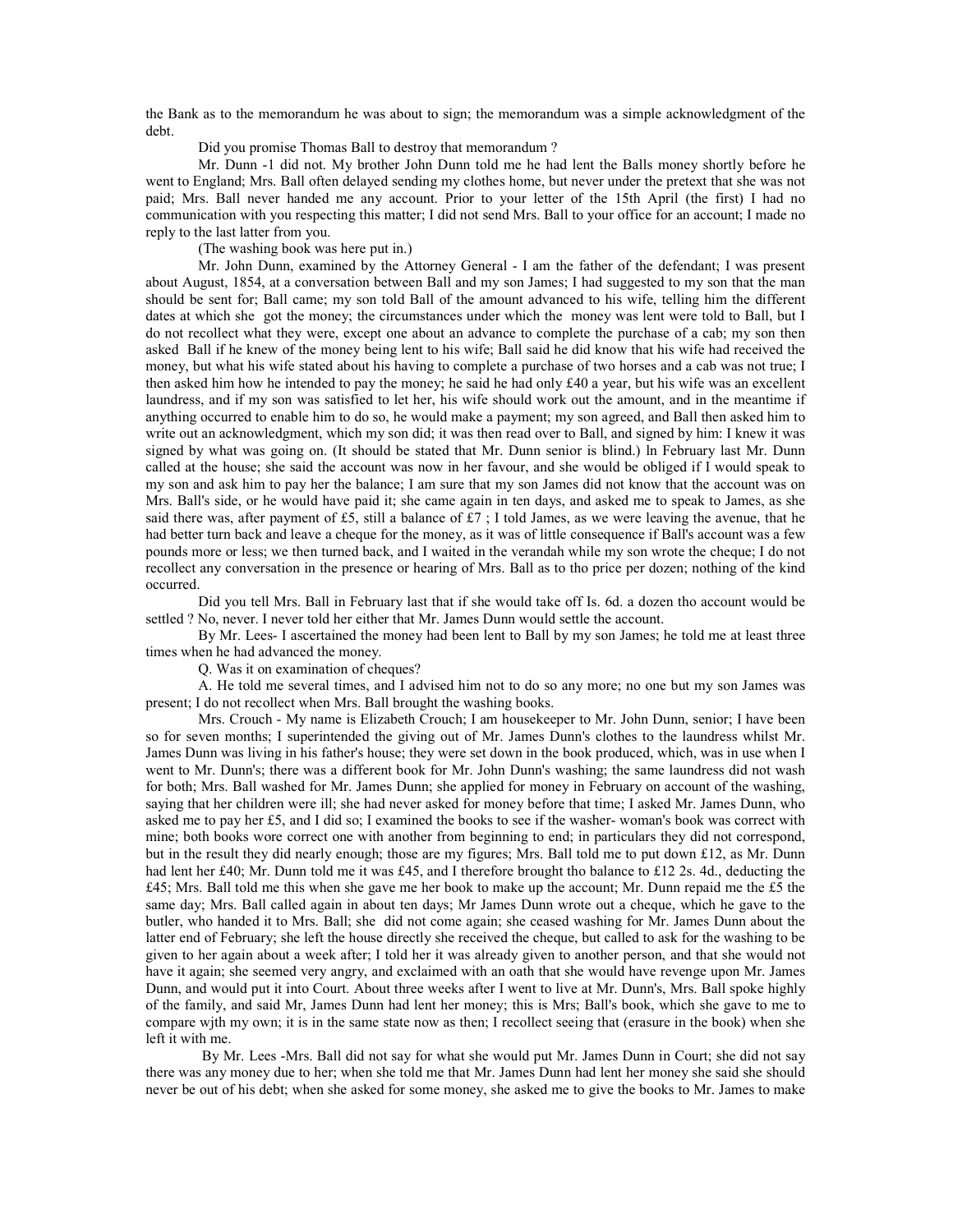them up; Mr. Dunn senior was not present when Mrs. Ball was paid the £5; I was not present at any conversation between Mrs. Ball and Mr, Dunn senior in reference to the washing.

¦Mr. Fielding Browne –l am the Commissioner of Insolvent Estates in Hobart Town; I produce the papers in the insolvency of Thomas Ball

Mr. Lees objected to this evidence, as the present was not a case of Insolvency.

His Honor overruled tho objection.

Mr. Browne's examination continued -The declaration of insolvency is dated 17th March, 1856; he was declared insolvent on his own petition. (Schedule sworn to by insolvent put in. It showed 'assets, £7; book debts, nil; the whole amount of debts, amounted to £68 ls. 7d.) - The person present is the Thomas Ball

Mr. William Sorell, Registrar- General of the Island and Deputy Registrar-General of Births, Deaths and Marriages for the District of Hobart Town, produced the Registry Books of Births for 1852,1853, and1854.

Mr. Charles Babington Brewer -I made a search of the Register Book of Births this morning during this trial; I have searched that book from the year 1853 to 1855- inclusive ; I searched the Register for the purpose of seeing the registry of births within that period of children of Thomas Ball: I find in February 20, 1853, a registry of the entry of a female child; name of the father Thomas Ball; name and maiden surname of the mother Lucy Ball, formerly McGahard; profession of father, coachman. In 1854 there is no registry of the birth of any child of Thomas Ball and Lucy his wife. In 1855 there is an entry of the birth of a male child on August 6th. Mr. Lees proposed to call tho plaintiff to rebut the evidence for the defence.

His Honor cited Wright v. Willcox in a late book of authority, showing that unless plaintiff had been taken by surprise he could not be examined; but he would allow it on the understanding that the only evidence that could be given must be to rebut unexpected evidence.

Thomas Ball, examined by Mr. Lees -1 am tho plaintiff in this action; in the month of March, 1856, I went through the Insolvent Court; I professed to state in my schedule my credits; I did not mention Mr. James Dunn as a debtor, for two reasons; first, because I thought as it was for work done by my wife it was not necessary; my other and principal reason was this -I did not in consequence of something my wife told me; in 1854 I was in the service of Mr. McLachlan, Davey-street; my wages were £2 a week; I was not in any time of 1854 suffering from illness.

By tho Attorney-General - I will not say that some of the children were not ill daring that year; I went into Mr, McLachlan's service in the early part of 1853 as coachman ; they were living in Davey street; they had just arrived by the Derwentwater, at that time in this colony; I was engaged by the name of a coachman.

The Attorney-General then summed up, commenting on the evidence of each of the witnesses called for tho defence, and concluded a lengthened speech by condemning the action as a concoction to extort money, supported by wilful and corrupt perjury.

Mr. Lees replied, and emphatically denied that he had been any party to bringing this action. He had waited upon Mr. Dunn, and had written to him, but that gentleman had not chosen to reply to his second letter, in which he informed him of the statements made by the Balls, and he asked if that was a business like course to adopt? He contended that he was bound to receive the statements of the Balls, corroborated as they were by the man Whyte, and he felt bound to bring into Court their case, although the Balls were poor and needy, even against such a wealthy man as Mr. Dunn. He was bound, he repeated, to take the statements of the Balls, and not refuse to act for them because they were poor, needy, and illiterate. He had but done his duty, and how ever poor a man might be, he would ever do his duty by any person who came to him for advice. The learned counsel then replied on the whole case, and in conclusion repeated, that had Mr. Dunn have replied to his second letter, or shown him the document said to have been signed by Balls he (Mr. Lees) would have been no party to the bringing the present action.

The Chief Justice then summed up, observing that the set-off was well made out. His Honor said the serious point in the case was the statement of Lucy Ball with respect to the child, and the payment of the £45, but if the jury believed Lucy Ball's evidence on the contract to take care of the child at £1 per week, the set-off was fully answered. His Honor also remarked that the jury would look at the contrary nature or that evidence, and would say if it was natural that plaintiff's wife, considering her circumstances and those of her husband, should keep a child from August 1854 to February 1857, without requiring any payment? Did the jury believe that woman's statement that she ever received that child ? One circumstance had struck His Honor; Lucy Ball was the only person called, although her husband was in Court all day. Why was not the husband asked how many children he had ? But not a single question was put to him to corroborate his wife on this point His Honor next adverted to the washing books, and the partly obliterated balance struck out agreeing to the balance paid Lucy Ball by the defendant, comparing with it the evidence of Mrs. Crouch, that Lucy Ball had told her Mr. Dunn had lent her £40, and said, after reading the evidence, it was for the jury to say whether the demand was not satisfied by the set-off, and in order to determine that, they must ascertain whether the items in the set-off wore sums lent under the circumstances sworn to by Mr. Dunn, and corroborated by his father and Mrs. Crouch, or whether they were payments for the keep of the child, as alleged by the woman Ball. Should they be of opinion that the merits of the case wore with the defence, they would then ask themselves whether the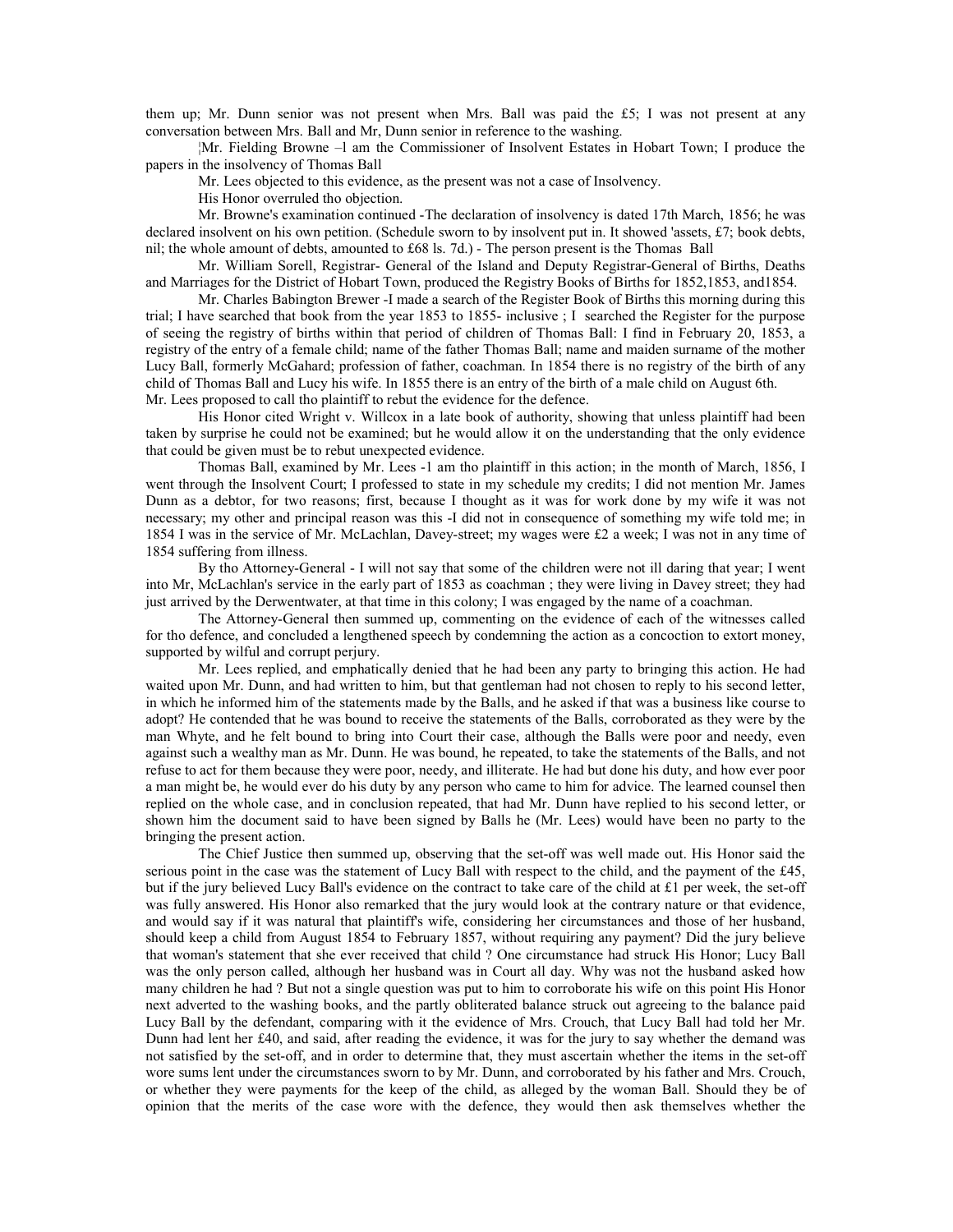observations of the learned Attorney General were not correct, that the case was a concoction and a perjury. They would consider their verdict, and His Honor would thou ask some further questions as to the grounds upon which it was founded.

The jury without hesitation returned a verdict for the defendant. In reply to the Judge they said they were unanimously of opinion Lucy Ball's evidence was false.

Chief Justice -Is Lucy Ball in Court ?

The woman, who had been prevented from leaving by Serjeant McIvor, the javelin man, was here brought forward and placed on the floor of the Court.

His Honor - I have long seen the necessity of making an example of persons who come into that box and are guilty of corrupt perjury and I think this a fit occasion to do so. Lucy Ball, you stand committed to the custody of the Sheriff to take your trial for wilful and corrupt perjury

Mr. Lees enquired if His Honor would take bail ? , His Honor said he should require substantial and heavy bail, Lucy Ball in not less than £500, and two sureties.

The woman was then removed in custody.

The Court then adjourned to ten o'clock this morning.

### The Courier (Hobart Tas: 1840-1859), Friday 19 June 1857

I have never seen the woman since; I had never seen her before; the child was about a week or ten days old; it was quite a baby; it was a girl; I suckled it myself with my own child;' I received the £1 from Mr. Dunn in my own place; I afterwards received £10; this was by cheque on the bank; the whole of the payments were made in 1854; I have made application for money for the child since to Mr. Dunn; I dare say it is two or three months ago; it might be more; it was before the affidavit about the washing bill; I have asked him several times before 1857 for money for the support of the child as well as for the washing bill; I asked him at his own house; Mr. Dunn did not tell me whose the child was, and I never asked him; he did not tell me who the mother was; I did not register the child; I asked the woman what it's name was, and she said it was 'Mary;' I registered my own child; it might be a month or so older than the baby, but I can't exactly say; my own child's name is Mary Ann Ball; I don't know what month my own child Mary Ann was born; my husband has got it down in the Prayer Book, and he can tell you; the child brought to me was brought in the afternoon; it was nearly dark; the woman who brought it was a youngish woman; 1 never saw the woman before or since; the child was rolled up in a shawl, and was given to me at the door; I made no enquiry at all of the woman. Mr. Dunn has been up to my place once since I have had the child; it was about eighteen or nineteen months ago; he was going to Sydney; he came once in a cab.

\*\*\*\*\*\*\*

The sentence of the Court was that she, the said Lucy Ball, should be kept to penal servitude for a term of four years.

The woman inquired whether she should be permitted to take her youngest child, which was not twenty months old, with her, but the Court could not entertain the subject

She was then remanded in custody.

The Mercury (Hobart Tas: 1860-1954)  $11<sup>th</sup>$  February 1869

INTELLIGENCE.

POLICE COURT.

Wednesday, February 10th, 1869. Before the Stipendiary Magistrate.

Assault and Robbery.-Lucy Ball and I Thomas Ball, mother and son, were examined on a charge of stealing two £5 bank notes and four £1 notes, belonging to Lawrence Benson.

Mr. Graves appeared for the defence.

The examination in chief of the witnesses for the prosecution was conducted by the Bench Clerk.

Lawrence Benson proved that on Thursday night he went to the Golden Cross, Murray-street kept by Mr. Clues, he was in the company of a man named Richards, and remained there some length of time. On leaving to go home the female prisoner followed him out, and offered to see him home, he declined her services, but she took him to the Bath Arms, kept by Mr. Reed; witness did not think he had a glass there, and he had no recollection of treating the female; he left that house at l1 o'clock and she followed him out again, and took him to her house in Bathurst street, into a kitchen. A soon as she got in she put her baud to the breast pocket of his waistcoat to get his money ; witness caught hold of her hand by the wrist, telling her he would never allow her to rob him and ho to know it. She dropped the money on the ground. He attempted to stoop when the male prisoner came up and jostled him, and the prisoners picked up the money betwixt them. Both of them called out for constables to take witness in charge. Witness was put out of the place, and he sat down near Bank's when the male prisoner followed him, and gave him a kick on the side of the head. When the money was taken by the female prisoner,